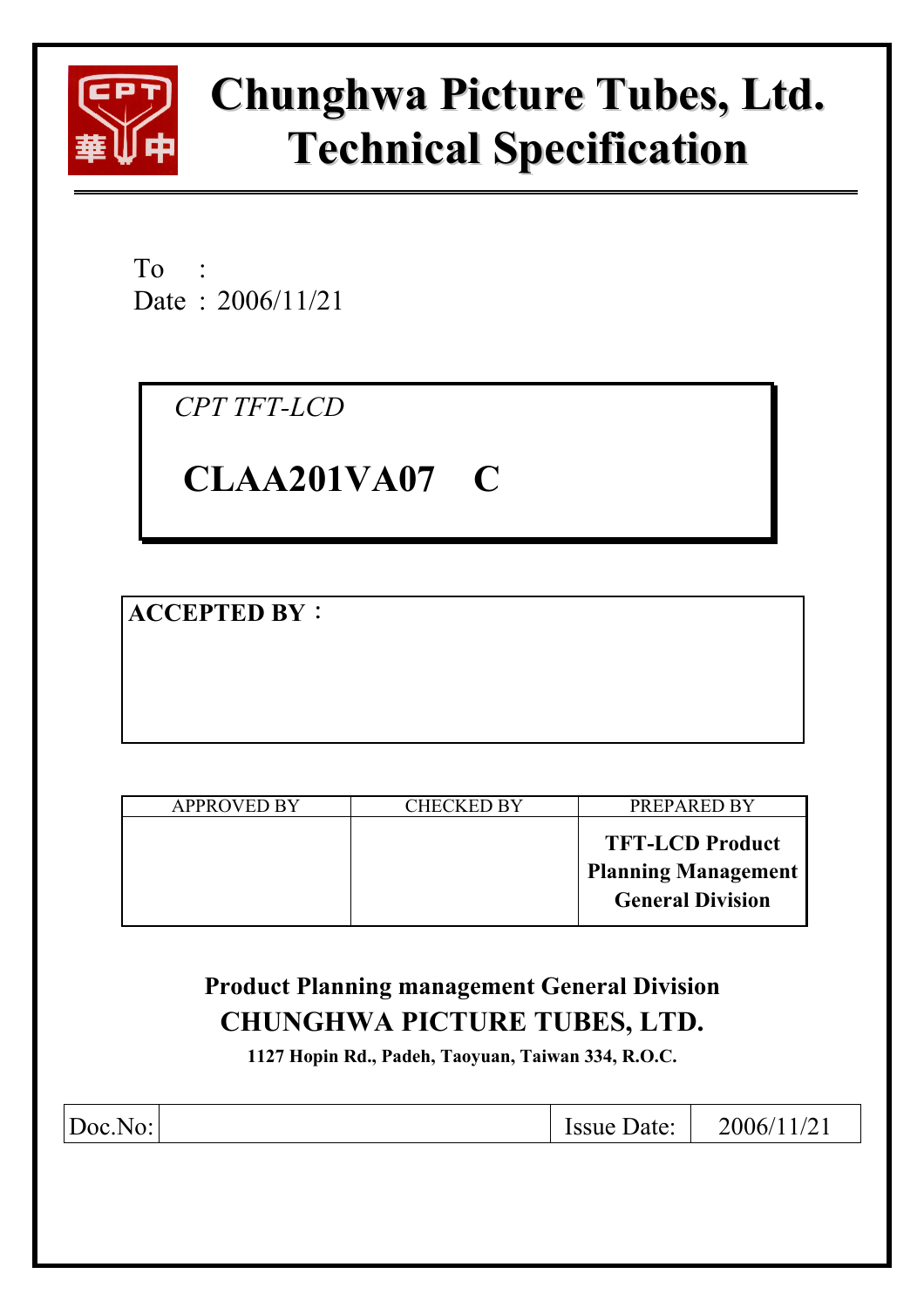## **RECORD OF REVISIONS**

| Version Page |     | <b>Description</b>        | <b>Date</b> |
|--------------|-----|---------------------------|-------------|
| 1.0          | $-$ | The first edition issued. | 2006/10/17  |
|              |     |                           |             |
|              |     |                           |             |
|              |     |                           |             |
|              |     |                           |             |
|              |     |                           |             |
|              |     |                           |             |
|              |     |                           |             |
|              |     |                           |             |
|              |     |                           |             |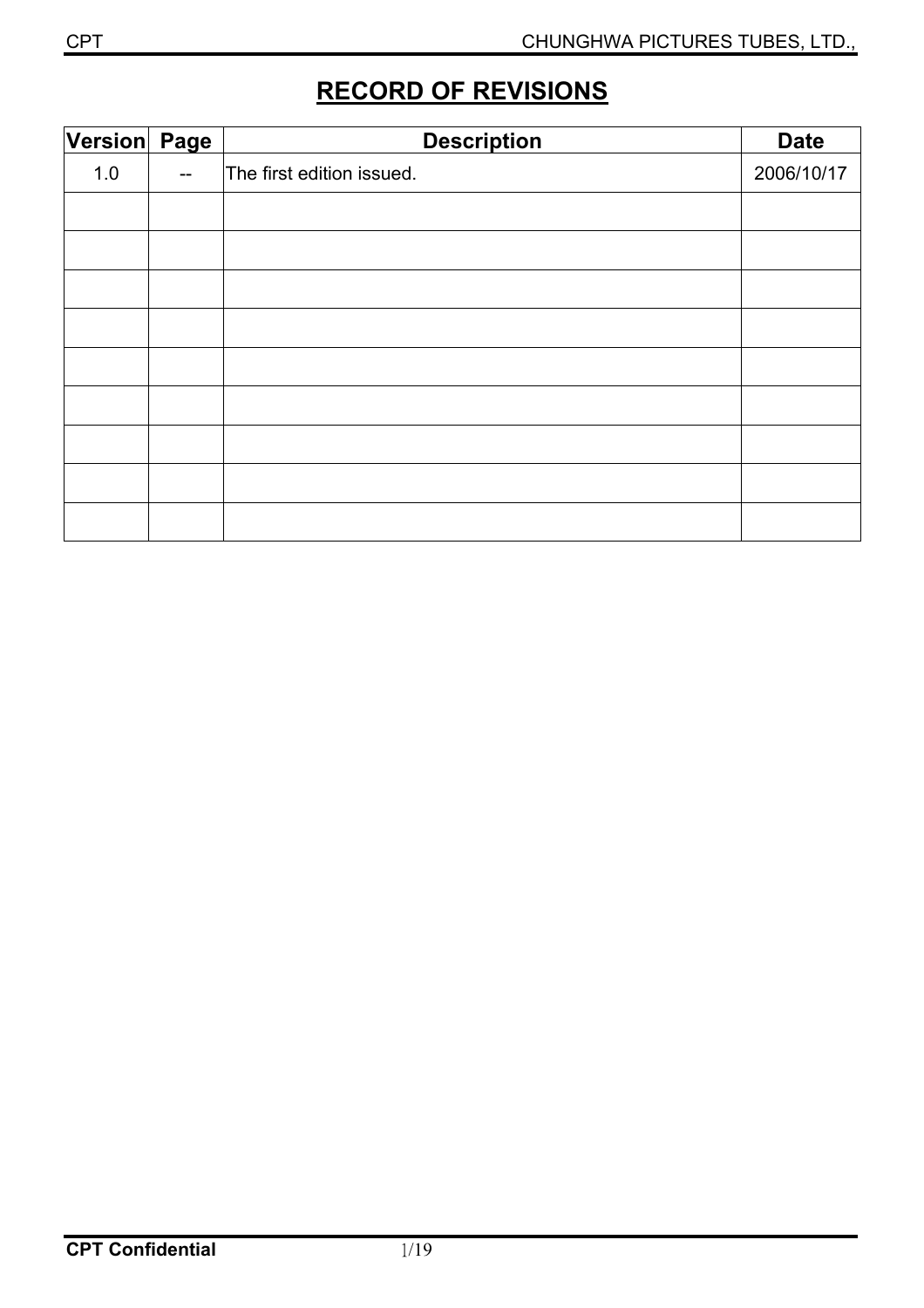# **CONTENTS**

| <b>1.OVERVIEW</b>                                   |                  |
|-----------------------------------------------------|------------------|
|                                                     | $\boldsymbol{4}$ |
| 3.1 TFT-LCD                                         |                  |
| 3.2 Backlight                                       |                  |
|                                                     |                  |
| 4.1 CN1 (TFT-LCD Signal)                            |                  |
| 4.2 CN2~7 (Backlight)                               |                  |
|                                                     |                  |
| 5.1 Timing Specification                            |                  |
| 5.2 Timing Chart                                    |                  |
| 5.3 Color data assignment                           |                  |
|                                                     | 11               |
| 6.1 TFT LCD Module                                  |                  |
|                                                     | 12               |
| 7.1 Front side                                      |                  |
| 7.2 Rear side                                       |                  |
|                                                     | 14               |
|                                                     | 16               |
| 9.1 Temperature and Humidity                        |                  |
| 9.2 Shock & Vibration                               |                  |
| 9.3 Judgment standard                               |                  |
|                                                     |                  |
| 10.1 Assembly Precautions                           |                  |
| 10.2 Operating Precautions                          |                  |
| 10.3 Precautions With Electrostatics                |                  |
| 10.4 Storage Precautions<br>10.5 Safety Precautions |                  |
| 10.6 Others                                         |                  |
|                                                     |                  |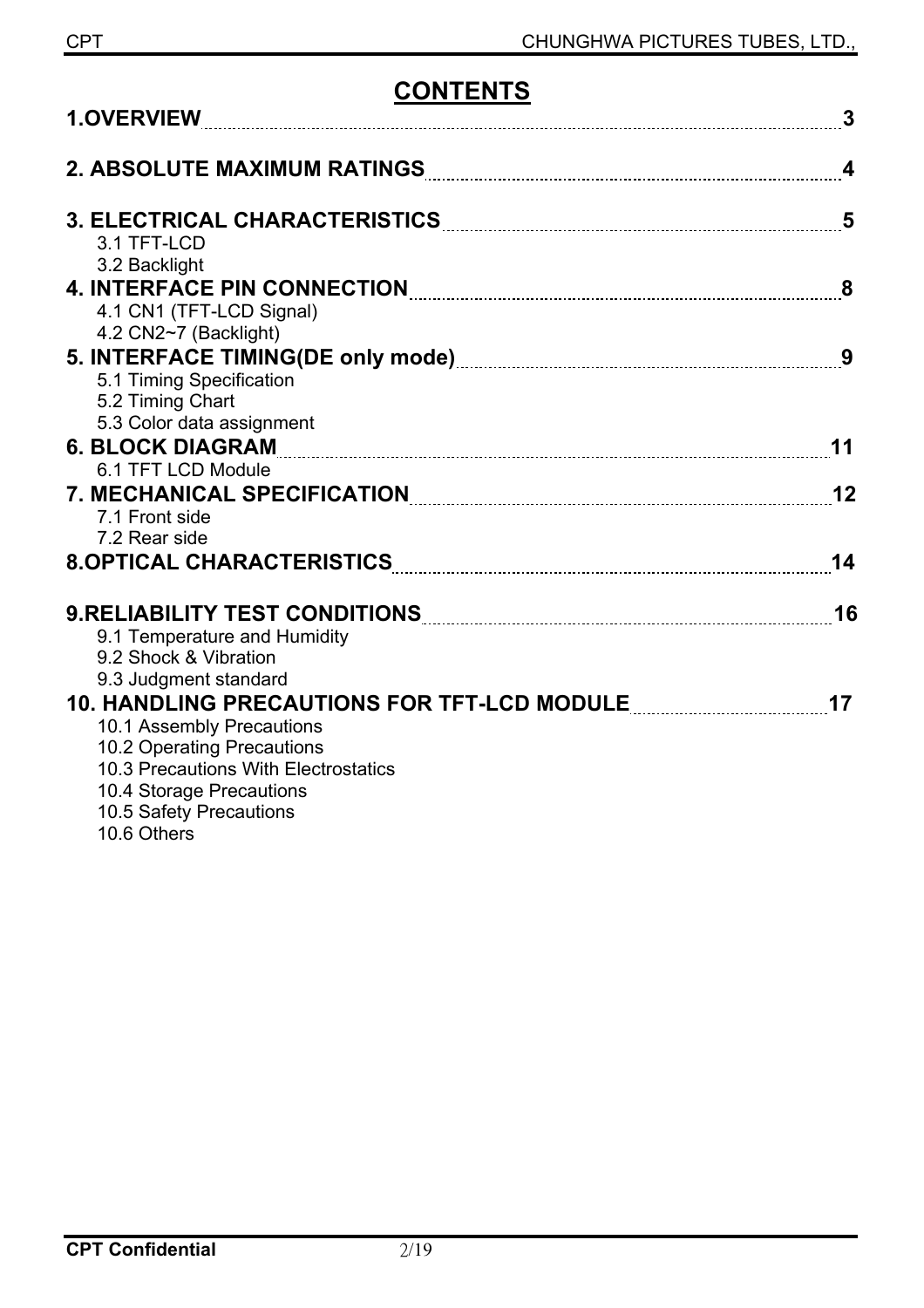## **1. OVERVIEW**

CLAA201VA07C is 20.1" color TFT-LCD (Thin Film Transistor Liquid Crystal Display) module composed of LCD Panel, Driver ICs, and Backlight. By applying 6 bit + FRC digital data, 640 \*480, 16.2M-color images are displayed on the 20.1" diagonal screen. Input power voltage is 5.0V for driving LCD module. General specifications are summarized in the following table:

| <b>ITEM</b>                          | <b>SPECIFICATION</b>                           |
|--------------------------------------|------------------------------------------------|
| Display Area(mm)                     | 408.0 (H) × 306.0 (V) (20.1 inch diagonal)     |
| <b>Number of Pixels</b>              | 640×3 (H) × 480 (V)                            |
| Pixel Pitch(mm)                      | $0.6375$ (H) $\times$ 0.6375 (V)               |
| <b>Color Pixel Arrangement</b>       | <b>RGB</b> vertical strip                      |
| <b>Display Mode</b>                  | Normally White, TN                             |
| <b>Number of Colors</b>              | 16.2M (6bit + FRC)                             |
| Brightness(cd/m^2)                   | 450 (cd/m <sup>2</sup> ) @6.5mA                |
| <b>Response Time</b>                 | 8 <sub>ms</sub>                                |
| Viewing Angle ( $CR \ge 10$ )        | -80~80(H), 65~70(V)                            |
| <b>Wide Viewing Angle Technology</b> | Super Wide View Film                           |
| <b>Surface Treatment</b>             | Hard coating: 3H; Anti-glare                   |
| <b>Electrical Interface</b>          | 1CH-TTL interface                              |
| Total Module Power(W)                | 33.7W (Typ), BL 32W, Circuit 1.7W              |
| Module Size(mm)                      | $448.0(W) \times 347.0(H) \times 23.0(Max)(D)$ |
| Module Weight(g)                     | 3800 (Typ.)                                    |
| <b>Backlight Unit</b>                | 6 CCFLs Side-Lighting                          |

The LCD Products listed on this document are not suitable for use of aerospace equipment, submarine cables, nuclear reactor control system and life support systems. If customers intend to use these LCD products for above application or not listed in "Standard" as follows, please contact with our sales person in advance.

Standard: Computer, Office equipment, Communication equipment, Test and Measurement equipment, Machine tool, Industrial robot, Audio & Visual equipment, and other consumer products.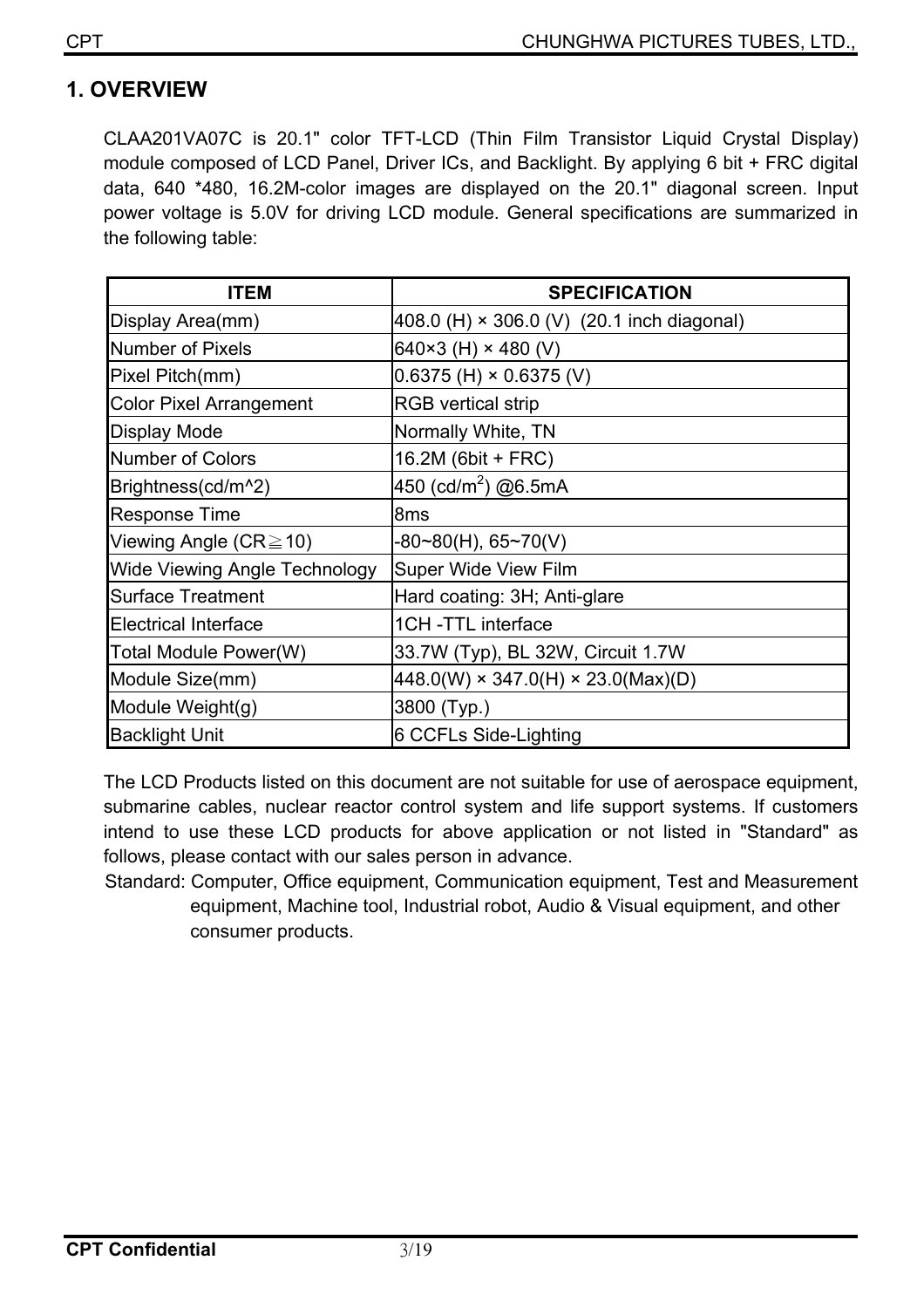## **2. ABSOLUTE MAXIMUM RATINGS**

| <b>ITEM</b>                  | <b>SYMBOL</b>               | MIN.   | MAX. | <b>UNIT</b>  | <b>REMARK</b> |
|------------------------------|-----------------------------|--------|------|--------------|---------------|
| Power Supply Voltage For LCD | <b>VCC</b>                  | $-0.3$ | 6    | V            |               |
| <b>IESD</b>                  | VESD <sub>c</sub>           | $-250$ | 250  |              | *1'           |
|                              | VESD <sub>m</sub>           | $-15K$ | 15K  |              |               |
| <b>Lamp Current</b>          | ΙL                          | 2.0    | 6.5  | mArms        |               |
| Lamp Frequency               | FL                          | 40     | 80   | kHz          |               |
| <b>Operation Temperature</b> | $\mathsf{T}_{\mathsf{op}}$  |        | 50   | $^{\circ}$ C |               |
| Storage Temperature          | $\mathsf{r}_{\mathsf{stg}}$ | $-20$  | 60   | $\gamma$     |               |

[Note]

\*1) The test condition is base on IEC 1000-4-2.

VESD<sub>c</sub>: Discharge to Input-Connector; VESD<sub>m</sub>: Discharge to Module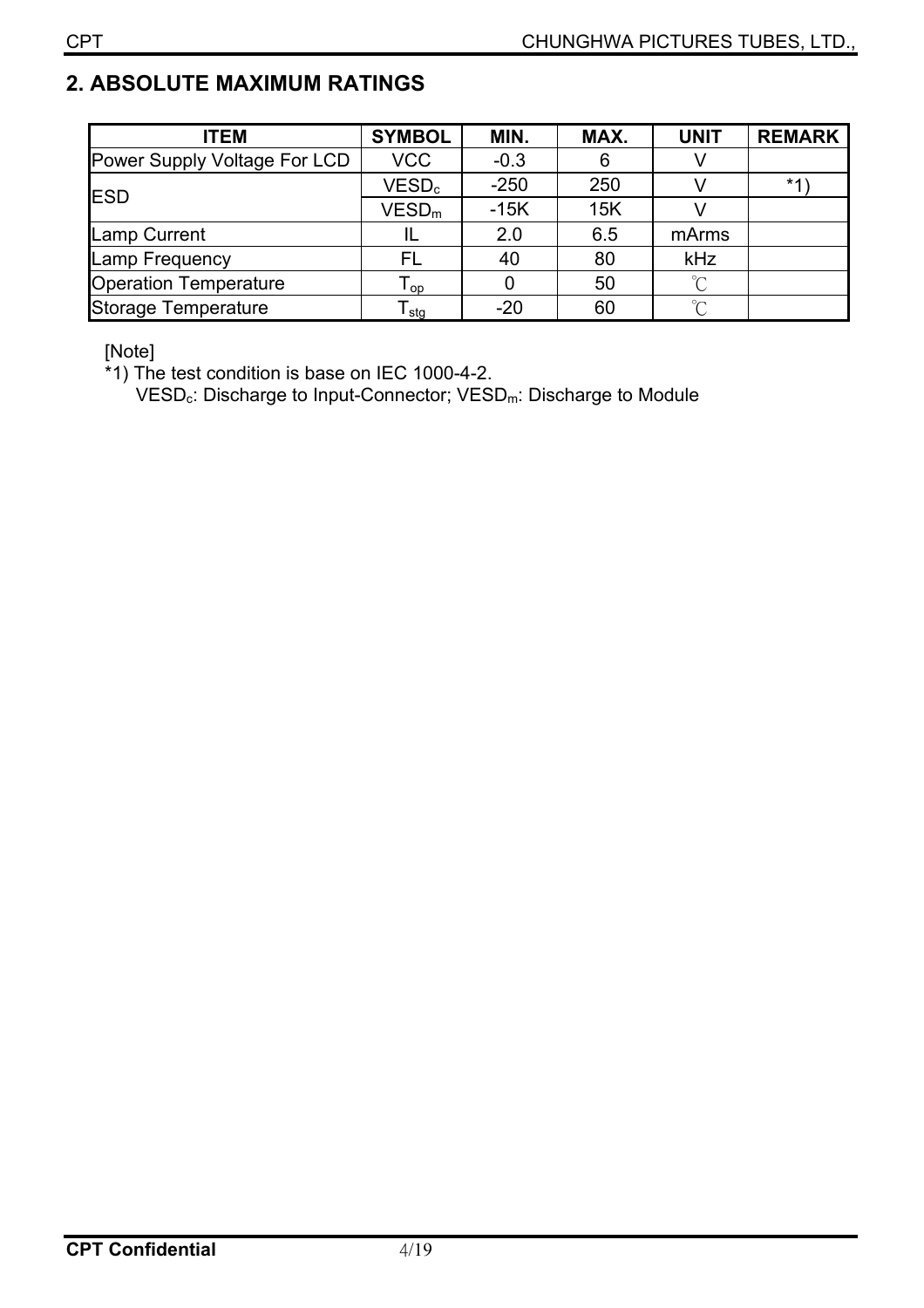## **3. ELECTRICAL CHARACTERISTICS**

#### **3.1 TFT-LCD** Ta=25°C

| <b>ITEM</b>                  |      | <b>SYMBOL</b> | <b>MIN</b> | <b>TYP</b> | <b>MAX</b> | <b>UNIT</b> | <b>REMARK</b> |
|------------------------------|------|---------------|------------|------------|------------|-------------|---------------|
| Power Supply Voltage For LCD |      | <b>VCC</b>    | 4.5        | 5.0        | 5.5        |             | $*1$          |
| <b>Rush Current For LCD</b>  |      | Irush         |            | $-$        | 2          |             | *2)           |
| Power Supply Current For LCD |      | <b>ICC</b>    |            | 300        | 500        | mA          | *3)           |
| Permissive Ripple Voltage    |      | <b>VRP</b>    |            | --         | 100        | $mVp-p$     | $VCC = 5.0V$  |
|                              | High | VIH           | 3.0        | 3.3        | 3.6        |             |               |
| Logic Input Voltage          | Low  | VIL           |            |            | 0.5        |             |               |

#### [Note]

\*1) Power And Signal Sequence



Data: RGB DATA, DCLK, DENA

| $0.5$ ms $<$ t1 $\leq$ 10ms | $500ms \leq t5$ |
|-----------------------------|-----------------|
| $0\!<\!t$ 2 $\leq$ 50ms     | 200ms≤t6        |
| 0 $<$ t3 $\leq$ 50ms        | 200ms≤t7        |
| $0<$ t4 $\leq$ 10ms         |                 |

\*2) The system of measure Input Rush Current as below.

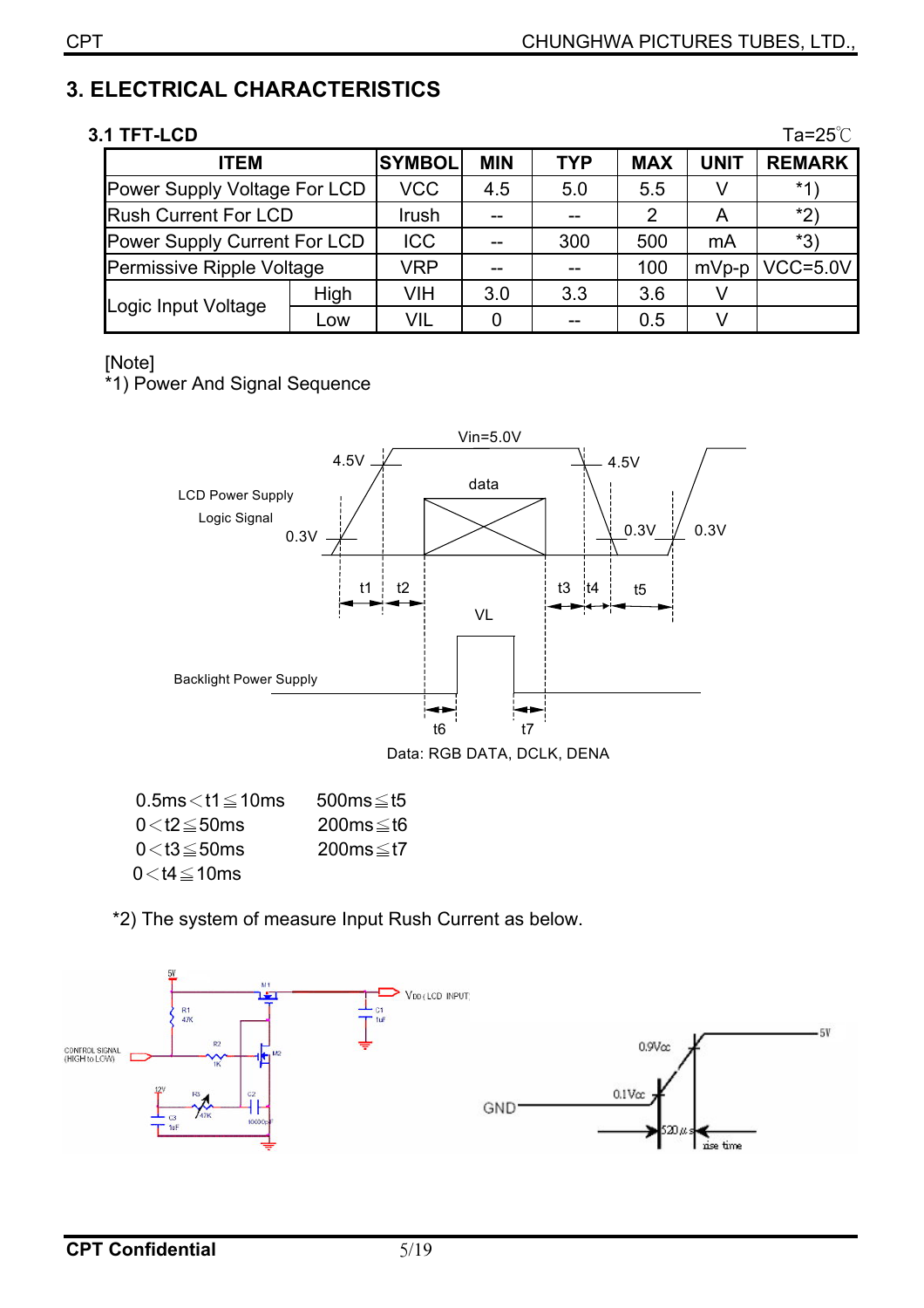\*3) Power Supply Current For LCD

Test Conditional: Vcc=5.0 V,  $f_H$ =31.5 kHz,  $f_V$ =60 Hz,  $f_{CLK}$ =25 MHz Test pattern: (a) 256 gray level (b) 2\*1 pixel



#### **3.2 BACKLIGHT** Tamps and the contract of the contract of the contract of the contract of the contract of the contract of the contract of the contract of the contract of the contract of the contract of the contract of the

| <b>ITEM</b>               | <b>SYMBOL</b> | <b>MIN</b> | <b>TYP</b> | <b>MAX</b> | <b>UNIT</b> | <b>REMARK</b>                                    |
|---------------------------|---------------|------------|------------|------------|-------------|--------------------------------------------------|
| Lamp Voltage              | VL            |            | 790        |            | <b>Vrms</b> | $IL = 6.5mA$                                     |
| <b>Lamp Current</b>       | IL            | 2.0        | 6.5        | 6.5        | mArms       | $*1)$                                            |
| <b>Inverter Frequency</b> | FI            | 50         | 55         | 60         | <b>kHz</b>  | $*2)$                                            |
| <b>Starting Lamp</b>      | <b>VS</b>     |            |            | 1670       | <b>Vrms</b> | Ta= $0^{\circ}$ C                                |
| Voltage                   |               | --         | --         | 1500       | <b>Vrms</b> | Ta= $25^{\circ}$ C                               |
| Lamp life Time            | LT.           | 40,000     |            |            | hr          | $*3)$<br>$IL = 6.5mA$<br>Continuous<br>Operation |

#### [Note]

If the driving waveform of lamp is asymmetric, the distribution of mercury inside the lamp tube will become unequally or will depete the Ar gas in it. Then it may cause the abnormal phenomenon when lighting the lamp up. Therefore, designers have to try their best to for fill the conditions under the inverter designing-stage as below:



B: The ratio of wave height =  $lp$  (or  $l-p$ ) / Irms

And need feedback for safe of protection hypothesis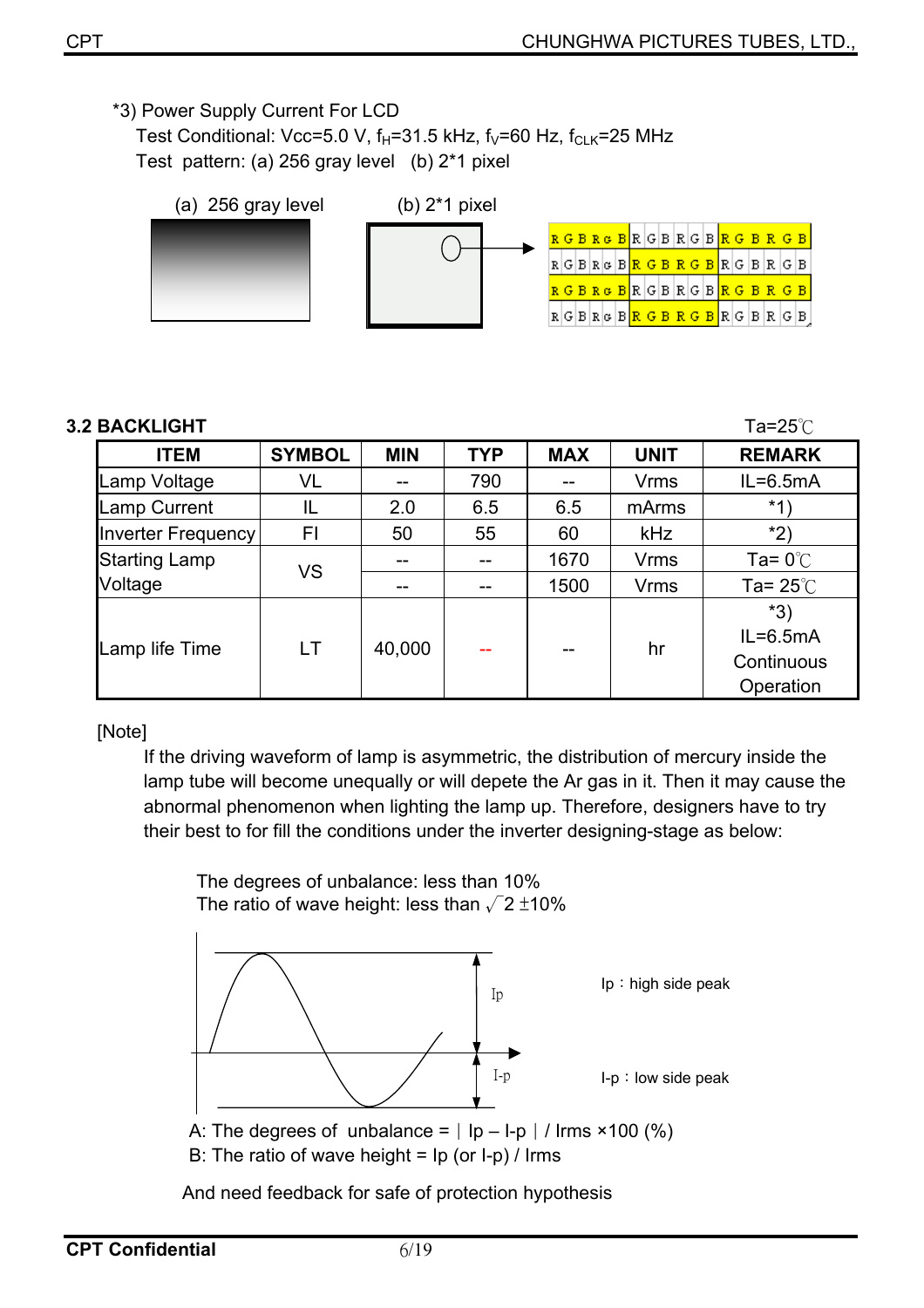\*1) Measurement Method of Lamp Current (the current meter is inserted in low voltage line)



\*2) The influence of lamp frequency

This frequency range can keep the electrical and optical character within  $\pm 10\%$  variation. Lamp frequency may interfere with horizontal synchronous frequency (or vertical synchronous frequency), and then cause ripple noise on the display. Therefore, please adjust the frequency of lamp input, be removed inverter from module as possible, or use electronic shielding between inverter and module to avoid the interference.

- \*3) Definition of the lamp life: the luminance reduced to 50% of initial value.
- \*4) Definition of lamp(center) wire color: the lamp(center) wire color shown as below:

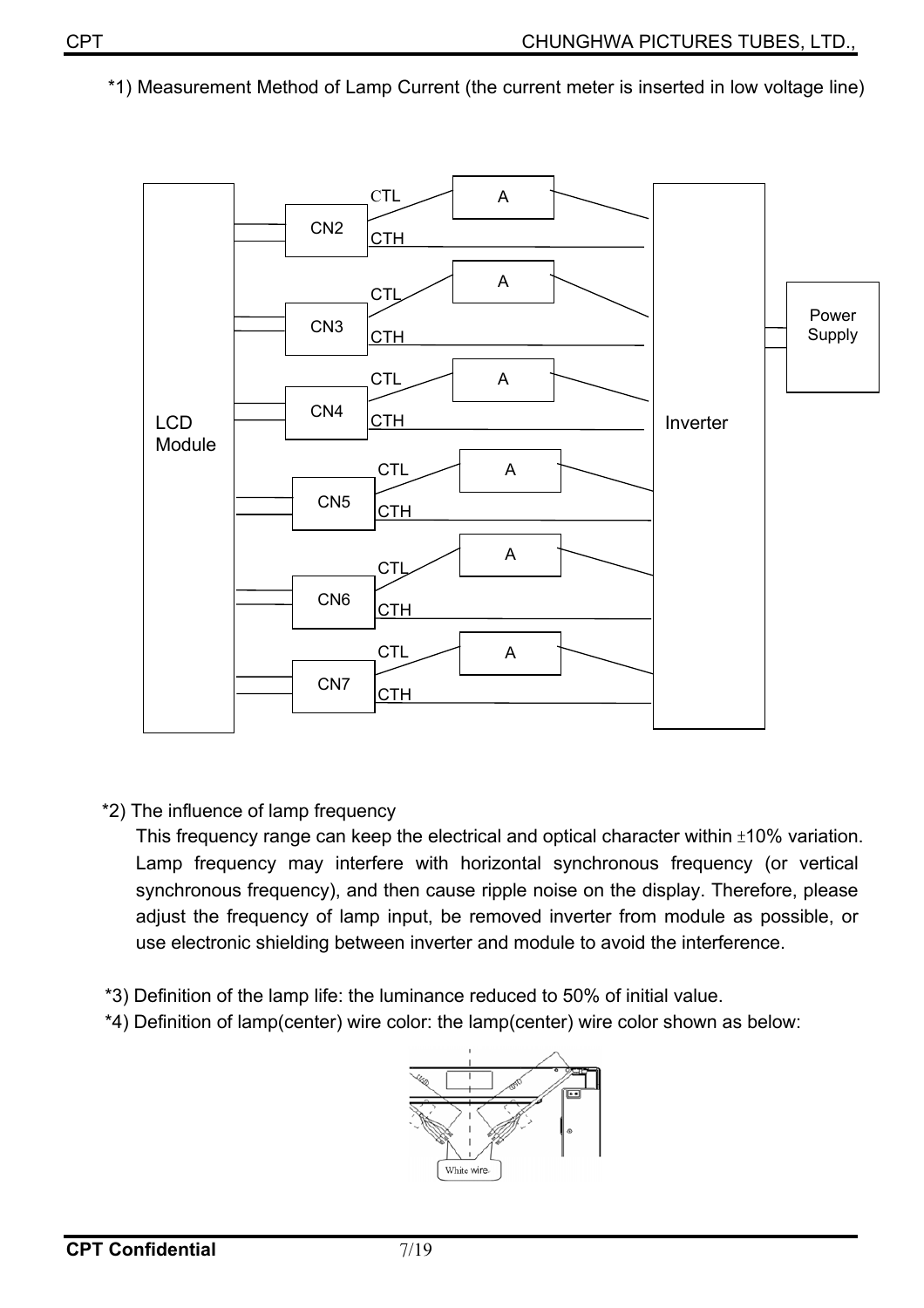## **4. INTERFACE PIN CONNECTION**

**4.1 CN1 (TFT-LCD Signal)** 

Used connector: AF7506-N2G11

| Number                  | Symbol         | Function                                             |  |  |  |
|-------------------------|----------------|------------------------------------------------------|--|--|--|
| 1                       | <b>TEST</b>    | Should be open during operation (Internal test only) |  |  |  |
| $\overline{2}$          | <b>TEST</b>    | Should be open during operation (Internal test only) |  |  |  |
| 3                       | <b>TEST</b>    | Should be open during operation (Internal test only) |  |  |  |
| $\overline{\mathbf{4}}$ | <b>GND</b>     | Ground                                               |  |  |  |
| 5                       | <b>GND</b>     | Ground                                               |  |  |  |
| 6                       | <b>VCC</b>     | 5V                                                   |  |  |  |
| $\overline{7}$          | <b>VCC</b>     | 5V                                                   |  |  |  |
| 8                       | <b>VCC</b>     | 5V                                                   |  |  |  |
| $\boldsymbol{9}$        | <b>VCC</b>     | 5V                                                   |  |  |  |
| 10                      | <b>GND</b>     | Ground                                               |  |  |  |
| 11                      | HD             | Horizontal sync                                      |  |  |  |
| 12                      | VD             | Vertical sync                                        |  |  |  |
| 13                      | <b>GND</b>     | Ground                                               |  |  |  |
| 14                      | <b>DENA</b>    | Data Enable                                          |  |  |  |
| $\overline{15}$         | <b>GND</b>     | <b>GND</b>                                           |  |  |  |
| 16                      | <b>CLK</b>     | Dot Clock                                            |  |  |  |
| 17                      | <b>GND</b>     | Ground                                               |  |  |  |
| 18                      | R7             | Red data (MSB)                                       |  |  |  |
| 19                      | R <sub>6</sub> | Red data                                             |  |  |  |
| 20                      | R <sub>5</sub> | Red data                                             |  |  |  |
| 21                      | R <sub>4</sub> | Red data                                             |  |  |  |
| 22                      | <b>GND</b>     | Ground                                               |  |  |  |
| 23                      | R <sub>3</sub> | Red data                                             |  |  |  |
| 24                      | R <sub>2</sub> | Red data                                             |  |  |  |
| 25                      | R <sub>1</sub> | Red data                                             |  |  |  |
| 26                      | R <sub>0</sub> | Red data                                             |  |  |  |
| 27                      | <b>GND</b>     | Ground                                               |  |  |  |
| 28                      | G7             | Green data                                           |  |  |  |
| 29                      | G <sub>6</sub> | Green data                                           |  |  |  |
| 30                      | G <sub>5</sub> | Green data                                           |  |  |  |
| 31                      | G4             | Green data                                           |  |  |  |
| 32                      | <b>GND</b>     | Ground                                               |  |  |  |
| 33                      | G <sub>3</sub> | Green data                                           |  |  |  |
| 34                      | G <sub>2</sub> | Green data                                           |  |  |  |
| 35                      | G <sub>1</sub> | Green data                                           |  |  |  |
| 36                      | G <sub>0</sub> | Green data                                           |  |  |  |
| 37                      | <b>GND</b>     | Ground                                               |  |  |  |
| 38                      | <b>B7</b>      | Blue data                                            |  |  |  |
| 39                      | B <sub>6</sub> | Blue data                                            |  |  |  |
| 40                      | B <sub>5</sub> | Blue data                                            |  |  |  |
| 41                      | B4             | Blue data                                            |  |  |  |
| 42                      | <b>GND</b>     | Ground                                               |  |  |  |
| 43                      | B <sub>3</sub> | Blue data                                            |  |  |  |
| 44                      | <b>B2</b>      | Blue data                                            |  |  |  |
| 45                      | <b>B1</b>      | Blue data                                            |  |  |  |
| 46                      | B <sub>0</sub> | Blue data (LSB)                                      |  |  |  |
| 47                      | <b>GND</b>     | Ground                                               |  |  |  |
| 48                      | <b>GND</b>     | Ground                                               |  |  |  |
| 49                      | NC             | <b>NC</b>                                            |  |  |  |
| 50                      | <b>NC</b>      | NC                                                   |  |  |  |
|                         |                |                                                      |  |  |  |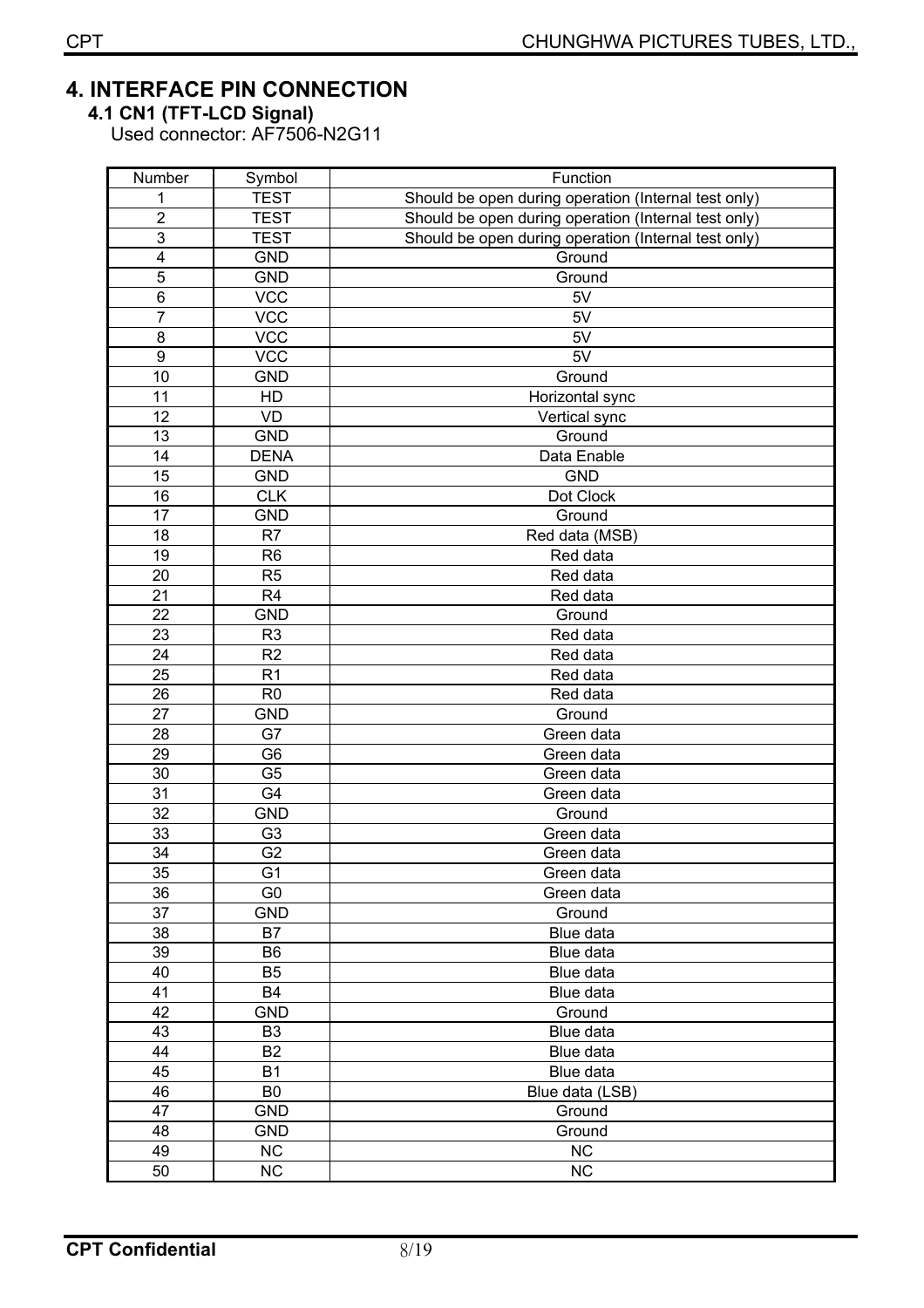#### **4.2 CN2~7 (Backlight)**

Backlight-side connector CN2,3,4,5,6,7: BHSR-02VS-1(JST) Inverter-side connector: SM02B-BHSS-1(JST)

| Pin No.                                                                                                                                                                                                                                                                                                                                   | Symbol | <b>Function</b>       |
|-------------------------------------------------------------------------------------------------------------------------------------------------------------------------------------------------------------------------------------------------------------------------------------------------------------------------------------------|--------|-----------------------|
|                                                                                                                                                                                                                                                                                                                                           | ∩:ТН   | VBLH (High voltage)   |
|                                                                                                                                                                                                                                                                                                                                           |        | VBLL<br>(Low voltage) |
| $\mathbf{r}$ , $\mathbf{r}$ , $\mathbf{r}$ , $\mathbf{r}$ , $\mathbf{r}$ , $\mathbf{r}$ , $\mathbf{r}$ , $\mathbf{r}$ , $\mathbf{r}$ , $\mathbf{r}$ , $\mathbf{r}$ , $\mathbf{r}$ , $\mathbf{r}$ , $\mathbf{r}$ , $\mathbf{r}$ , $\mathbf{r}$ , $\mathbf{r}$ , $\mathbf{r}$ , $\mathbf{r}$ , $\mathbf{r}$ , $\mathbf{r}$ , $\mathbf{r}$ , |        |                       |

[Note] VBLH-VBLL=VL

#### **5. INTERFACE TIMING 5.1 TIMING SPECIFICATION**

|                       | <b>ITEM</b>           | <b>SYMBOL</b> | <b>MIN</b> | <b>TYP</b> | <b>MAX</b> | <b>UNIT</b> | <b>Note</b>      |
|-----------------------|-----------------------|---------------|------------|------------|------------|-------------|------------------|
| <b>Clock</b>          | Frequency             | 1/Tclk        | 20         | 25         | 30.5       | <b>MHz</b>  |                  |
|                       | <b>Frame Rate</b>     | Fr            | 50         | 60         | 72         | Hz          |                  |
| Vertical              | <b>Vertical Total</b> | Tv            | 495        | 525        | 570        | Th          | $Tv = Tvd + Tvb$ |
| Section               | <b>Vertical Valid</b> | Tvd           | 480        | 480        | 480        | Th          |                  |
|                       | <b>Vertical Blank</b> | Tvb           | 15         | 45         | 90         | Th          |                  |
|                       | Horizontal Total      | Th            | 718        | 800        | 850        | <b>Tclk</b> | Th= Thd+ Thb     |
| Horizontal<br>Section | Horizontal Valid      | <b>Thd</b>    | 640        | 640        | 640        | <b>Tclk</b> |                  |
|                       | Horizontal Blank      | Thb           | 78         | 160        | 210        | <b>Tclk</b> |                  |

[Note] This module is operated by DE only mode.

## **5.2 TIMING CHART**

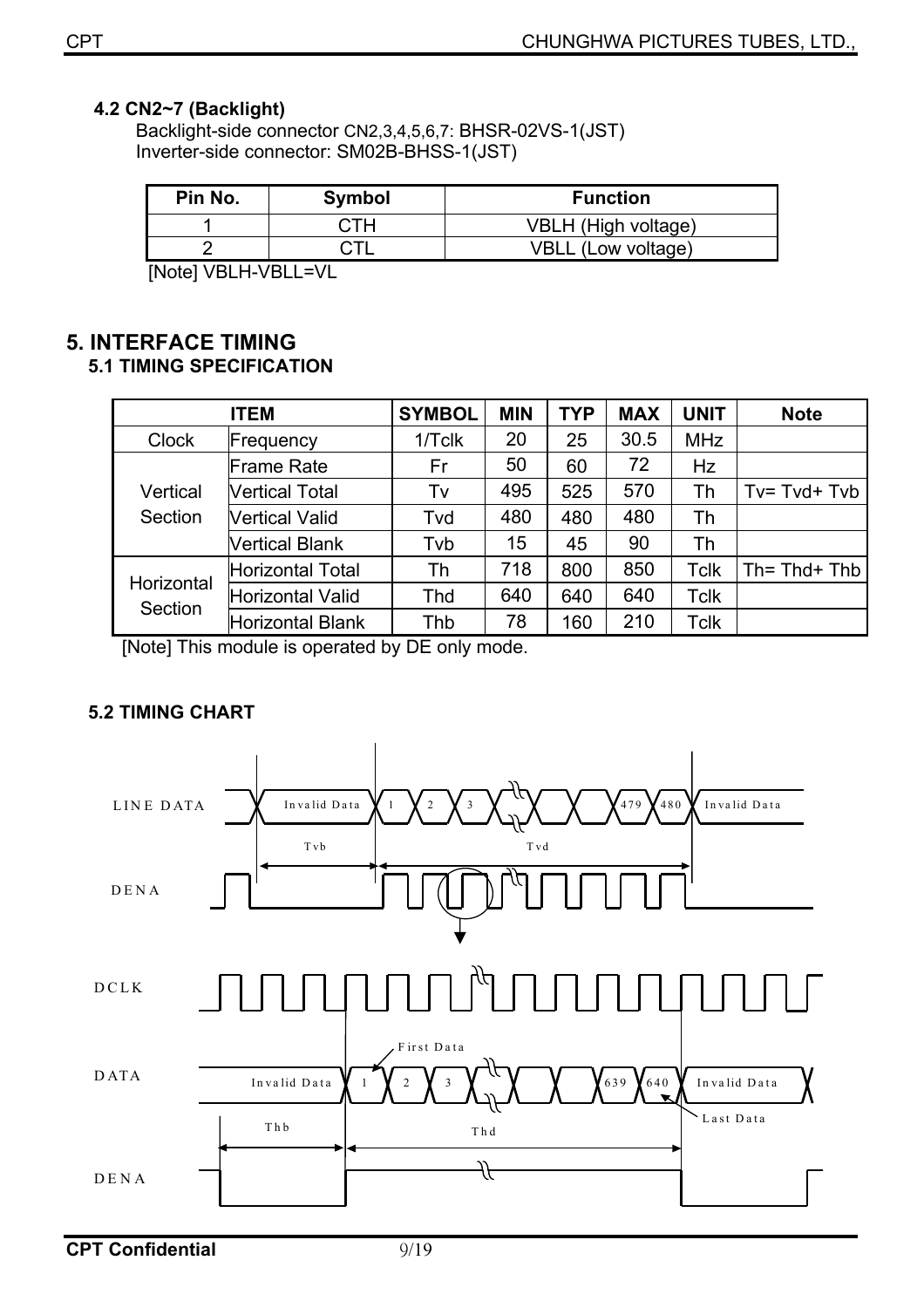| ບ.ບ<br>vv<br>COLOR | UR<br><b>INPUT</b> | <u>UMIM MUUIVIVILIVI</u><br>R DATA |                |                |                               | G DATA           |                  |                  |                      |                 | B DATA                        |                                                                     |                  |                  |                   |                  |                  |                     |                  |                   |                     |                  |                        |                  |                |
|--------------------|--------------------|------------------------------------|----------------|----------------|-------------------------------|------------------|------------------|------------------|----------------------|-----------------|-------------------------------|---------------------------------------------------------------------|------------------|------------------|-------------------|------------------|------------------|---------------------|------------------|-------------------|---------------------|------------------|------------------------|------------------|----------------|
|                    | <b>DATA</b>        | $R7$ :                             |                |                | $R6$ $R5$ $R4$ $R3$ $R2$ $R1$ |                  |                  |                  | R <sub>0</sub>       |                 |                               | $G7 \cdot G6 \cdot G5 \cdot G4 \cdot G3 \cdot G2 \cdot G1 \cdot G0$ |                  |                  |                   |                  |                  | B7                  |                  | B6 B5 B4 B3 B2 B1 |                     |                  |                        |                  | B <sub>0</sub> |
|                    |                    | MSB.                               |                |                |                               |                  |                  |                  | mmm                  | LSB MSB         |                               |                                                                     |                  |                  |                   |                  | <br>LSB          | mmmmé<br><b>MSB</b> |                  |                   |                     |                  |                        |                  | mmun<br>LSB    |
|                    | <b>BLACK</b>       | $\bf{0}$                           | $\overline{0}$ | 0 <sup>5</sup> | $\mathbf{0}$                  | $\overline{0}$   | $\theta$         | $\bf{0}$         | $\mathbf{0}$         | $\Omega$        | I<br>$\mathbf{0}$             | $\overline{0}$                                                      | $\mathbf{0}$     | $\overline{0}$   | $\mathbf{0}$      | $\mathbf{0}$     | $\overline{0}$   | $\mathbf{0}$        | $\bf{0}$         | $\overline{0}$    | 0 <sup>1</sup>      | $\overline{0}$   | $\overline{0}$         | $\bf{0}$         | $\theta$       |
|                    | RED(255)           | 1                                  | -1             | -1             |                               | -1               | -1               | -1               | 1                    | $\Omega$        | ÷<br>$\Omega$                 | $\left($                                                            | $\theta$         | $\left($         | $\left($          | $\left($         | $\Omega$         | $\theta$            | $\theta$         | $\theta$          | $\Omega$<br>÷       | $\Omega$         | $\theta$               | $\Omega$         | $\theta$       |
| <b>BASIC</b>       | GREFN(255)         | $\bf{0}$                           | $\theta$       | $\theta$       | $\theta$                      | $\Omega$         | $\mathbf{0}$     | $\theta$         | mm<br>$\mathbf{0}$   | 1               | -1                            | 1                                                                   | 1                | 1                | 1                 | 1                | 1                | $\mathbf{0}$        | $\mathbf{0}$     | $\Omega$          | $\theta$<br>Ē       | $\mathbf{0}$     | $\theta$               | $\mathbf{0}$     | $\theta$       |
| COLOR              | <b>BLUE(255)</b>   | $\bf{0}$                           | $\bf{0}$       | $\theta$       | $\boldsymbol{0}$              | $\boldsymbol{0}$ | $\boldsymbol{0}$ | $\boldsymbol{0}$ | $\boldsymbol{0}$     | 0               | $\bf{0}$                      | 0                                                                   | $\boldsymbol{0}$ | $\boldsymbol{0}$ | $\bf{0}$          | $\bf{0}$         | $\bf{0}$         | 1                   | 1                | -1                | 1                   | 1                | -1                     | 1                |                |
|                    | <b>CYAN</b>        | $\theta$                           | $\theta$       | $\theta$       | $\theta$                      | $\theta$         | $\theta$         | $\theta$         | $\theta$             | 1               | -1                            |                                                                     | -1               | -1               | -1                | -1               |                  | -1                  | 1                | -1                |                     |                  | -1                     |                  |                |
|                    | <b>MAGENTA</b>     | 1                                  | -1             |                |                               | 1                | 1                | $\mathbf{1}$     | -1<br>               | 0<br>Ĩ          | $\theta$                      | $\left( 0 \right)$                                                  | $\theta$         | $\left($         | $\theta$          | $\theta$         | $\theta$         | 1                   | 1                |                   |                     |                  | 1                      |                  |                |
|                    | YELLOW             | 1                                  | -1             |                | 1                             | 1                | 1                | -1               | -1                   | 1               | -1                            | 1                                                                   | -1               | 1                | 1                 | -1               | 1                | $\boldsymbol{0}$    | $\mathbf{0}$     | $\bf{0}$          | $\bf{0}$            | $\boldsymbol{0}$ | $\mathbf{0}$           | $\bf{0}$         | $\theta$       |
|                    | WHITE              | 1                                  | -1             | Ē<br>-1        | -1                            | 1                | -1               | -1               | 1                    | 1               | I<br>-1                       | 1                                                                   | 1                | -1               | 1<br>I            | -1               | 1                | 1                   | 1                | 1                 | ÷<br>-1             | -1               | 1                      | -1               |                |
|                    | RED(0)             | $\theta$                           | $\theta$       | $\theta$<br>÷  | $\theta$                      | $\theta$         | $\theta$         | $\theta$         | $\mathbf{0}$         | 0<br>Ĩ          | $\theta$                      | $\mathbf{0}$                                                        | $\bf{0}$         | $\theta$         | $\theta$<br>÷     | $\theta$         | $\theta$         | $\theta$            | $\theta$         | $\theta$          | ÷<br>$\theta$       | $\theta$         | $\theta$               | $\theta$         | $\theta$       |
|                    | RED(1)             | $\Omega$                           | $\mathbf{0}$   | $\theta$<br>÷  | $\theta$                      | $\theta$         | $\mathbf{0}$     | $\overline{0}$   | 1                    | $\overline{0}$  | $\mathbf{0}$                  | $\overline{0}$                                                      | $\bf{0}$         | $\overline{0}$   | $\mathbf{0}$      | $\mathbf{0}$     | $\mathbf{0}$     | $\mathbf{0}$        | $\overline{0}$   | $\theta$          | $\theta$<br>÷       | $\theta$         | $\overline{0}$         | $\overline{0}$   | $\theta$       |
|                    | RED(2)             | $\theta$                           | $\mathbf{0}$   | Ē<br>$\theta$  | $\mathbf{0}$                  | $\overline{0}$   | $\boldsymbol{0}$ | 1                | $\mathbf{0}$         | 0               | $\Omega$                      | $\theta$                                                            | $\boldsymbol{0}$ | $\bf{0}$         | $\theta$          | $\mathbf{0}$     | $\theta$         | $\theta$            | $\bf{0}$         | $\mathbf{0}$      | Ī<br>$\theta$       | $\mathbf{0}$     | $\mathbf{0}$           | $\boldsymbol{0}$ | $\theta$       |
| <b>RED</b>         |                    |                                    |                |                |                               |                  |                  |                  |                      |                 |                               |                                                                     |                  |                  |                   |                  |                  |                     |                  |                   |                     |                  |                        |                  |                |
|                    |                    |                                    |                |                |                               |                  |                  |                  |                      |                 |                               |                                                                     |                  |                  |                   |                  |                  |                     |                  |                   |                     |                  |                        |                  |                |
|                    | RED(254)           | $\mathbf{1}$                       | -1             | ÷<br>-1        | $\mathbf{1}$<br>ŧ             | -1               | -1               | 1                | $\theta$             | $\theta$        | $\theta$                      | $\overline{0}$                                                      | $\boldsymbol{0}$ | $\overline{0}$   | $\theta$          | $\mathbf{0}$     | $\left($         | $\theta$            | $\overline{0}$   | $\mathbf{0}$      | $\theta$<br>Ŧ.      | $\overline{0}$   | $\overline{0}$         | $\boldsymbol{0}$ | $\theta$       |
|                    | RED(255)           | 1                                  | -1             |                | 1                             | 1                | 1                | 1                | 1                    | 0               | $\mathbf{0}$                  | $\boldsymbol{0}$                                                    | $\bf{0}$         | $\mathbf{0}$     | $\overline{0}$    | $\boldsymbol{0}$ | $\boldsymbol{0}$ | $\mathbf{0}$        | $\mathbf{0}$     | $\theta$          | $\overline{0}$<br>I | $\mathbf{0}$     | $\boldsymbol{0}$       | $\mathbf{0}$     | 0              |
|                    | GREEN(0)           | $\Omega$                           | $\theta$       | ł<br>$\theta$  | $\theta$                      | $\theta$         | $\mathbf{0}$     | $\theta$         | $\mathbf{0}$         | $\theta$        | $\theta$                      | $\mathbf{0}$                                                        | $\mathbf{0}$     | $\theta$         | $\mathbf{0}$      | $\overline{0}$   | $\theta$         | $\theta$            | $\overline{0}$   | $\theta$          | ÷<br>$\theta$       | $\overline{0}$   | $\overline{0}$         | $\mathbf{0}$     | $\theta$       |
|                    | GREFN(1)           | $\overline{0}$                     | $\theta$       | $\theta$<br>I  | $\theta$                      | $\theta$         | $\mathbf{0}$     | $\mathbf{0}$     | $\boldsymbol{0}$     | $\overline{0}$  | $\theta$                      | $\overline{0}$                                                      | $\boldsymbol{0}$ | $\overline{0}$   | $\theta$          | $\mathbf{0}$     | 1                | $\mathbf{0}$        | $\overline{0}$   | $\theta$          | ł<br>$\theta$       | $\theta$         | $\overline{0}$         | $\overline{0}$   | $\theta$       |
|                    | GREEN(2)           | $\overline{0}$                     | $\mathbf{0}$   | $\theta$       | $\theta$                      | 0                | $\mathbf{0}$     | $\theta$         | $\mathbf{0}$<br>mmun | 0<br>mmunëmmun  | $\boldsymbol{0}$              | $\mathbf{0}$                                                        | $\theta$<br>     | 0                | $\bf{0}$          | 1                | $\theta$         | $\theta$<br>umumi   | $\mathbf{0}$<br> | $\mathbf{0}$      | $\theta$            | $\mathbf{0}$     | $\mathbf{0}$           | $\mathbf{0}$     | 0              |
| <b>GREEN</b>       |                    |                                    |                |                |                               |                  |                  |                  |                      |                 |                               |                                                                     |                  |                  |                   |                  |                  |                     |                  |                   |                     |                  |                        |                  |                |
|                    |                    |                                    |                |                |                               |                  |                  |                  |                      |                 |                               |                                                                     |                  |                  |                   |                  |                  |                     |                  |                   |                     |                  |                        |                  |                |
|                    | GREEN(254)         | $\theta$                           | $\theta$       | ÷<br>$\theta$  | $\theta$                      | $\theta$         | $\boldsymbol{0}$ | $\theta$         | $\mathbf{0}$         | 1               | I<br>$\overline{\phantom{a}}$ | 1                                                                   | -1               | -1               | $\mathbf{1}$<br>ł | 1                | $\theta$         | $\theta$            | $\theta$         | $\theta$          | ÷<br>$\theta$       | $\overline{0}$   | $\mathbf{0}$           | $\theta$         | $\theta$       |
|                    | GREEN(255)         | $\overline{0}$                     | $\mathbf{0}$   | $\overline{0}$ | $\bf{0}$                      | $\bf{0}$         | $\overline{0}$   | $\mathbf{0}$     | $\mathbf{0}$         | 1               | -1                            | 1                                                                   | -1               | 1                | 1                 | -1               | 1                | $\bf{0}$            | $\boldsymbol{0}$ | $\mathbf{0}$      | $\bf{0}$<br>Ī       | $\bf{0}$         | $\bf{0}$               | $\boldsymbol{0}$ | 0              |
|                    | BLUE(0)            | $\Omega$                           | $\theta$       | ÷<br>$\Omega$  | $\theta$                      | $\theta$         | $\theta$<br>Ŧ    | $\theta$         | $\theta$             | $\theta$        | $\Omega$                      | $\theta$                                                            | $\theta$         | $\Omega$         | $\theta$          | $\theta$         | $\Omega$         | $\Omega$            | $\theta$         | $\theta$          | ÷<br>$\Omega$       | $\theta$         | $\theta$               | $\theta$         | $\Omega$       |
|                    | BLUE(1)            | $\overline{0}$                     | $\mathbf{0}$   | $\theta$<br>÷  | $\mathbf{0}$                  | $\mathbf{0}$     | $\mathbf{0}$     | $\overline{0}$   | $\mathbf{0}$         | $\mathbf{0}$    | $\mathbf{0}$<br>Ē             | $\overline{0}$                                                      | $\mathbf{0}$     | $\overline{0}$   | $\mathbf{0}$<br>š | $\mathbf{0}$     | $\mathbf{0}$     | $\theta$            | $\mathbf{0}$     | $\mathbf{0}$      | $\theta$<br>÷       | $\mathbf{0}$     | $\overline{0}$         | $\overline{0}$   | -1             |
|                    | BLUE(2)            | $\bf{0}$                           | $\mathbf{0}$   | $\Omega$       | $\theta$                      | 0                | $\bf{0}$         | $\theta$         | $\mathbf{0}$<br>     | 0<br>           | $\Omega$                      | $\mathbf{0}$                                                        | $\boldsymbol{0}$ | 0                | $\bf{0}$          | $\bf{0}$         | $\Omega$         | $\theta$            | $\mathbf{0}$     | $\overline{0}$    | $\theta$            | $\mathbf{0}$     | $\overline{0}$         | 1                | 0              |
| <b>BLUE</b>        |                    |                                    |                |                |                               |                  |                  |                  |                      |                 |                               |                                                                     |                  |                  |                   |                  |                  |                     |                  |                   |                     |                  |                        |                  |                |
|                    |                    |                                    |                |                |                               |                  |                  |                  |                      |                 |                               |                                                                     |                  |                  |                   |                  |                  |                     |                  |                   |                     |                  |                        |                  |                |
|                    | <b>BLUE(254)</b>   | $\Omega$                           | $\theta$       | $\theta$<br>÷  | $\theta$                      | $\theta$         | $\theta$         | $\theta$         | $\mathbf{0}$<br>mmu  | 0<br>www.ingmum | I<br>$\theta$                 | $\mathbf{0}$                                                        | $\bf{0}$         | $\mathbf{0}$     | $\theta$          | $\theta$         | $\theta$         | 1<br>mmun           | 1                | -1                | 1<br>I              | 1                | $\mathbf{1}$<br>nšmumu | 1                | $\theta$<br>   |
|                    | <b>BLUE(255)</b>   | 0 <sub>1</sub>                     | $\theta$<br>÷  | 0:             | $\boldsymbol{0}$              | $\theta$         | $\theta$         | $\theta$         | $\overline{0}$       | $^{0}$          | $\theta$<br>÷                 | $\theta$                                                            | $\theta$         | 0:               | $\theta$          | $\theta$         | $\theta$         | 1                   | 1                | -1                | ı.<br>Ē             | Ι.               | 1                      | 1                | 1.             |

#### **5.3 COLOR DATA ASSIGNMENT**

## [Note]

- 1) Definition of gray scale: Color(n): "n" indicates gray scale level. Higher "n" means brighter level.
- 2) Data:1-High,0-Low.
- 3) This assignment is applied to both odd and even data.

## **(d) DATA MAPPING**

| D(1, 1)                   | D(2, 1) | D(X, 1)   | D(639, 1)   | D(640, 1)   |
|---------------------------|---------|-----------|-------------|-------------|
| D(1, 2)                   | D(2, 2) | D(X, 2)   | D(639, 2)   | D(640, 2)   |
|                           |         |           |             |             |
| D(1, Y)                   | D(2, Y) | D(X, Y)   | D(639, Y)   | D(640, Y)   |
|                           |         |           |             |             |
| $D(1, 479)$   $D(2, 479)$ |         | D(X, 479) | D(639, 479) | D(640,479)  |
| $D(1,480)$ $D(2,480)$     |         | D(X, 480) | D(639, 480) | D(640, 480) |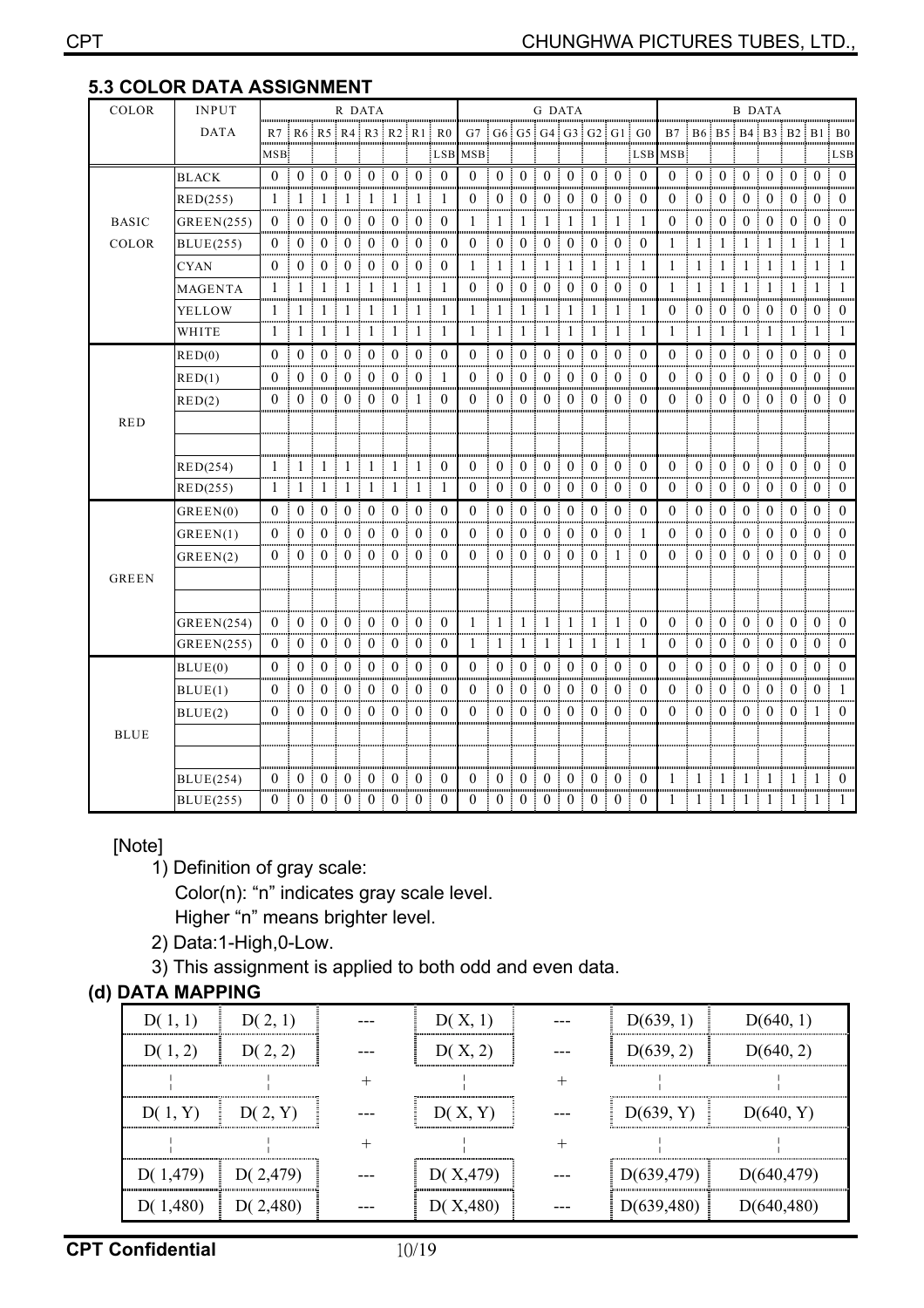## **6. BLOCK DIAGRAM**

## **6.1 TFT-LCD MODEL**



BACKLIGHT

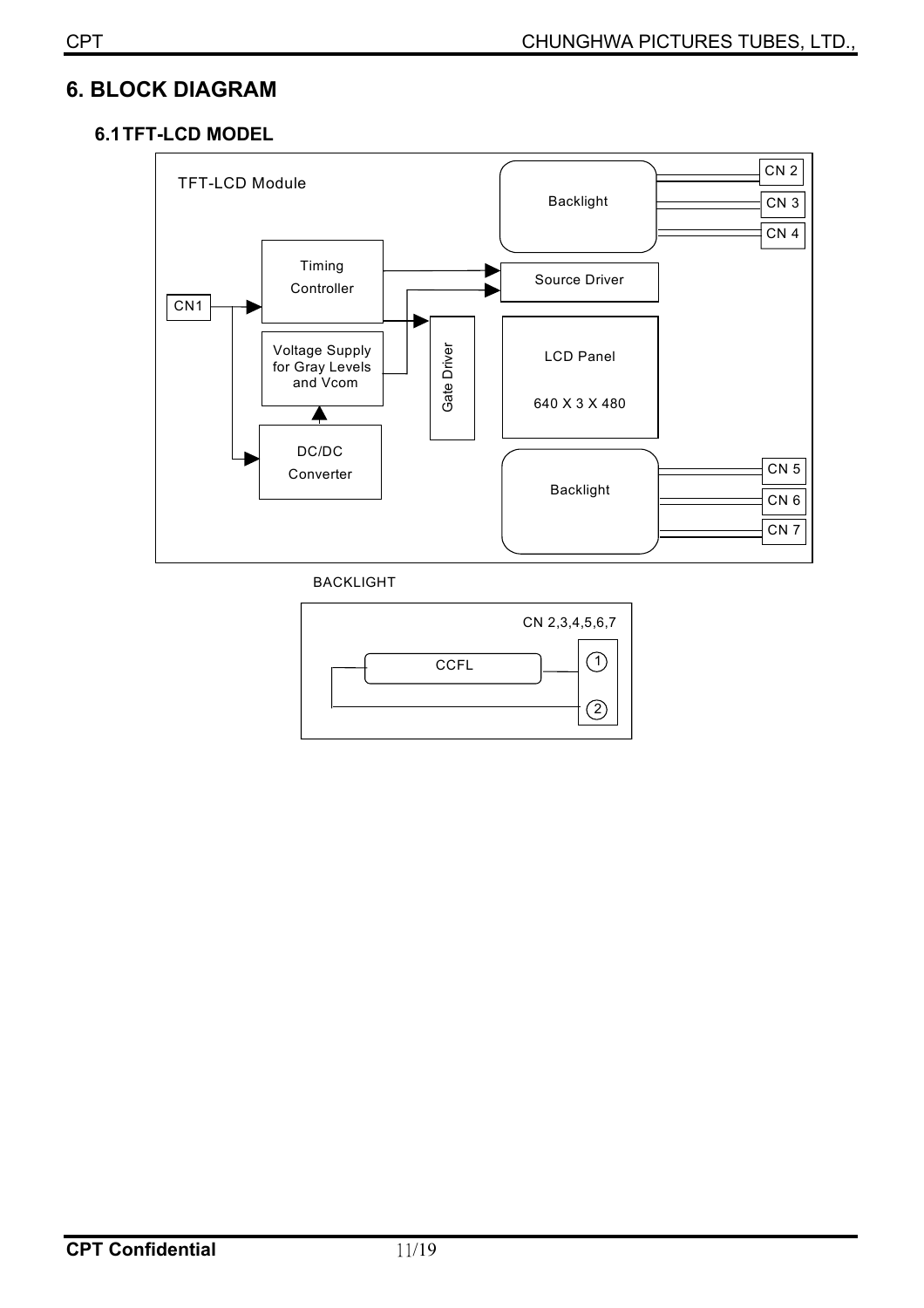#### **7. MECHANICAL SPECIFICATION 7.1 FRONT SIDE** (Tolerance is  $\pm$  0.5mm unless noted) Unit: mm  $\overline{\mathbb{G}}$  $\overline{\mathbb{Q}}$  $\mathbb I$ Æ  $\frac{18.65 \pm 1.0}{1}$ ∣。 ∣∞  $118$  $118$ S-M3 SCRE 4-M3 SCREW 270±0.3 (USER HOLE) **ANDREW**  $\overline{\bullet}$ ∥○  $(135)$  $(135)$ ⊓  $\Box$ G20 łО  $\Box$ 413 (BEZEL DPENING) 440±0.4 (USER HOLE) 408 (ACTIVE AREA) 448±0.5 (DUTLINE)  $\Box$ Ò  $(920)$ Ó ่่มี  $(130)$  $(130)$  $\sqrt{\circ}$ ₩ ╗ 260±0.3 (USER HOLE) 306 (ACTIVE AREA) └ - - - → > 311 (BEZEL OPENING) 347±0.5 (OUTLINE) SECTION A-A 2-M3 SCREW —<br>Depth=6.5mm Max 95 95  $\sim$  $\sqrt{ }$  $6.55$ I ग्र ╥  $\widehat{\mathbb{P}}$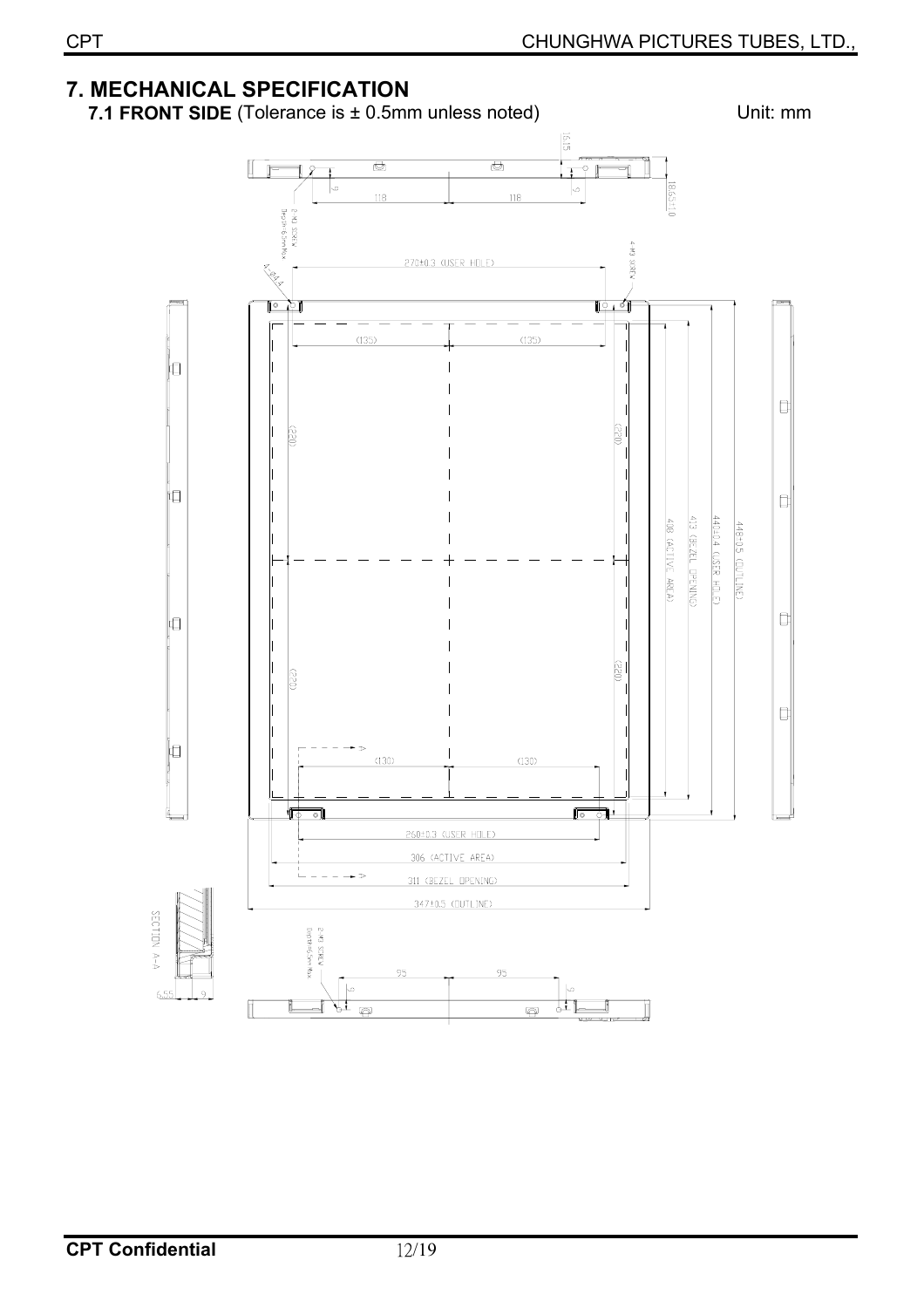## **7.2 REAR SIDE** Unit: mm

1. Tolerance is  $±0.5$ mm unless noted.

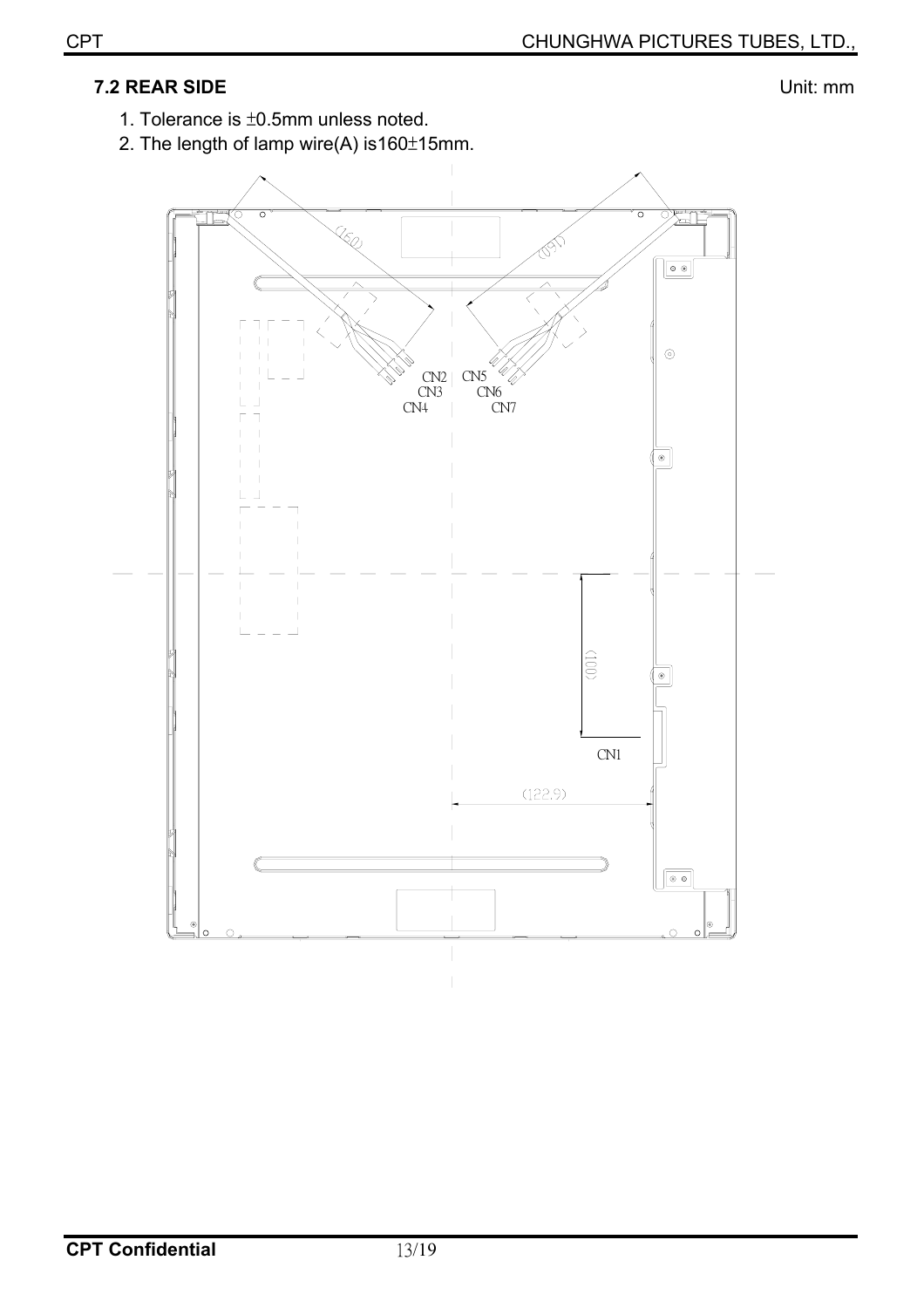## **8. OPTICAL CHARACTERISTICS**

Ta=25℃, VCC=5.0V

|                       | <b>ITEM</b>          | <b>SYMBOL</b> | <b>CONDITION</b>            | MIN.           | TYP.           | MAX.           | <b>UNIT</b>        | Remark    |
|-----------------------|----------------------|---------------|-----------------------------|----------------|----------------|----------------|--------------------|-----------|
| <b>Contrast Ratio</b> |                      | CR.           | $\theta = \phi = 0^{\circ}$ | 450            | 500            |                |                    | $*1)$     |
| Luminance (CEN)       |                      |               | $\theta = \phi = 0^{\circ}$ | 380            | 450            |                | cd/m <sup>^2</sup> | $*2)$     |
| Luminance             | 5P<br>Luminance(AVG) |               | $\theta = \phi = 0^{\circ}$ | 340            | 400            |                | cd/m <sup>^2</sup> | $*2)$     |
| (CEN)                 | Uniformity           | ΔL            | $\theta = \phi = 0^{\circ}$ | 75             | --             |                | $\%$               | $*2)$     |
|                       |                      | Tr            | $\theta = \phi = 0^{\circ}$ |                | 3              | $\overline{4}$ | ms                 | $*_{4}$   |
| <b>Response Time</b>  |                      | Τf            | $\theta = \phi = 0^{\circ}$ |                | 5              | 8              | ms                 | $*_{4}$   |
| Viewing               | Horizontal           |               |                             | $-75 - 75$     | $-80 - 80$     |                | $\circ$            | $*2, *3)$ |
| Angle                 | Vertical             |               | $CR \ge 5$                  | $-65 - 65$     | $-65 - 70$     |                | $\circ$            | $*2, *3)$ |
| Color<br>Coordinates  | White                | X             |                             | 0.253<br>0.267 | 0.283<br>0.297 | 0.313<br>0.327 |                    | $*2, *3)$ |
|                       | Red                  | X             |                             | 0.619<br>0.297 | 0.649<br>0.327 | 0.679<br>0.357 |                    |           |
|                       | Green                | X             | $\theta = \phi = 0^{\circ}$ | 0.246<br>0.583 | 0.276<br>0.613 | 0.306<br>0.643 |                    |           |
|                       | <b>Blue</b>          | X             |                             | 0.114<br>0.047 | 0.144<br>0.077 | 0.174<br>0.107 |                    |           |

[Note]

These items are measured by BM-5A(TOPCON) and EZ-Contrast in the dark room (no ambient light)

Brightness condiction: (IL=6.5 mA)

Inverter: Frequency 55kHz

Definition of these measurement items are as follows:

\*1) Definition of Contrast Ratio

CR= ON(White)Luminance / OFF(Black)Luminance

\*2) Definition of Luminance and Luminance uniformity:

[These items are measured using BM-5A (TOPCON) under the dark room condition (no ambient light).]

Central luminance: The white luminance is measured at the center position "5" on the screen, see Fig 1 below.

5P Luminance (AVG): The white luminance is measured at measuring points 1, 2, 3, 4, and 5, see Fig 1 below.

Uniformity (5 point):  $\Delta L = (L_{MIN} / L_{MAX}) \times 100\%$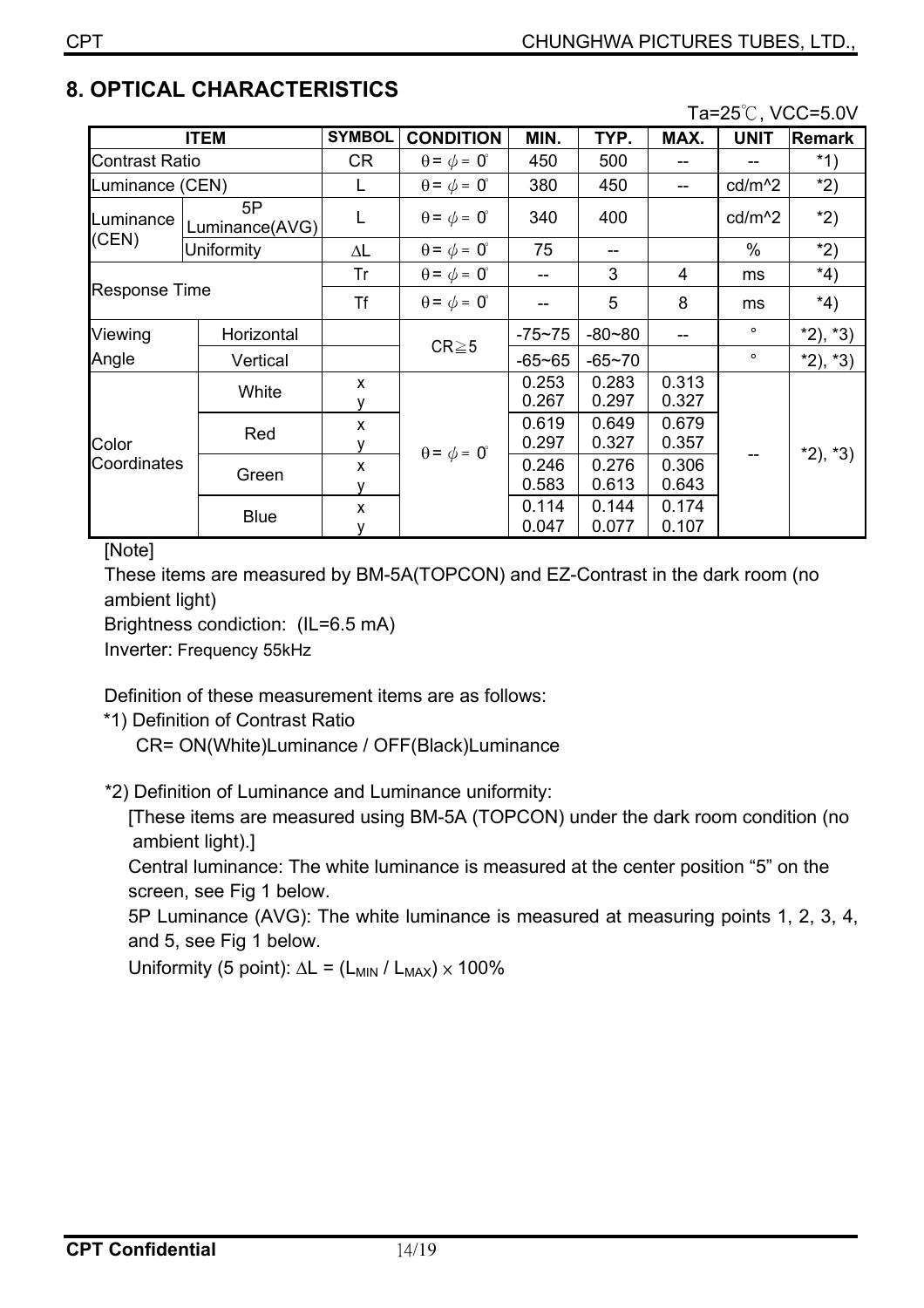

\*3) Definition of Viewing Angle ( $\theta$ ,  $\phi$ )



\*4) Definition of Response Time (White - Black)

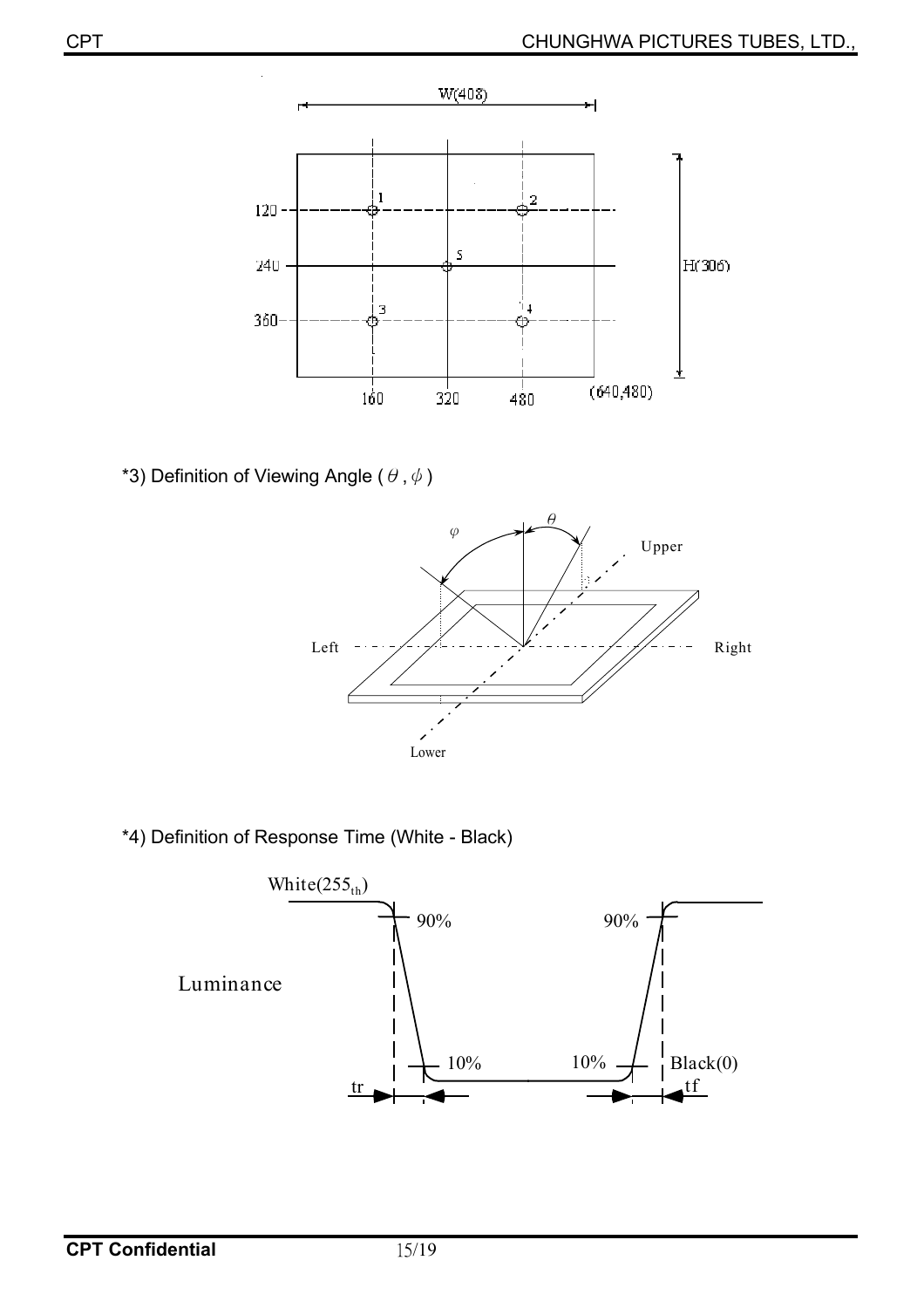## **9. RELIABILITY TEST CONDITIONS**

#### **9.1 TEMPERATURE AND HUMIDITY**

| <b>TEST ITEMS</b>                 | <b>CONDITIONS</b>     |
|-----------------------------------|-----------------------|
| <b>High Temperature</b>           | 50℃, 90%RH, 240h      |
| <b>High Humidity Operation</b>    | (No condensation)     |
| <b>High Temperature</b>           | 60℃,90% RH,48h        |
| <b>High Humidity Storage</b>      | (No condensation)     |
| <b>High Temperature Operation</b> | $50^{\circ}$ C, 240h  |
| Low Temperature Storage           | $-20^{\circ}$ C, 240h |
| High Temperature Storage          | $60^{\circ}$ C, 240h  |
| Low Temperature Operation         | $0^{\circ}$ C, 240h   |

## **9.2 SHOCK AND VIBRATION**

| ITEMS            | <b>CONDITIONS</b>                                                                                                                                                                                                               |
|------------------|---------------------------------------------------------------------------------------------------------------------------------------------------------------------------------------------------------------------------------|
| <b>ISHOCK</b>    | Shock level: 980m/s <sup>1</sup> 2 (100G)<br>Waveform: half sinusoidal wave, 2ms<br>(NON-OPERATION) Number of shocks: one shock input in each direction of three<br>mutually perpendicular axes for a total of six shock inputs |
| <b>VIBRATION</b> | Vibration level: 9.8m/s <sup>1</sup> 2 (1.0G) zero to peak<br>Waveform: sinusoidal<br>Frequency range: 5 to 500 Hz<br>Frequency sweep rate: 0.5 octave/min                                                                      |
|                  | (NON-OPERATION) Duration: one sweep from 5 to 500 to 5 Hz in each of three<br>mutually perpendicular axis (each x, y, z axis:10 min, total 30<br>mins)                                                                          |

## **9.3 Judgment standard**

The judgment of the above test should be made as follow:

Pass: Normal display image with no obvious non-uniformity and no line defect. Partial transformation of the module parts should be ignored.

Fail: No display image, obvious non-uniformity, or line defects.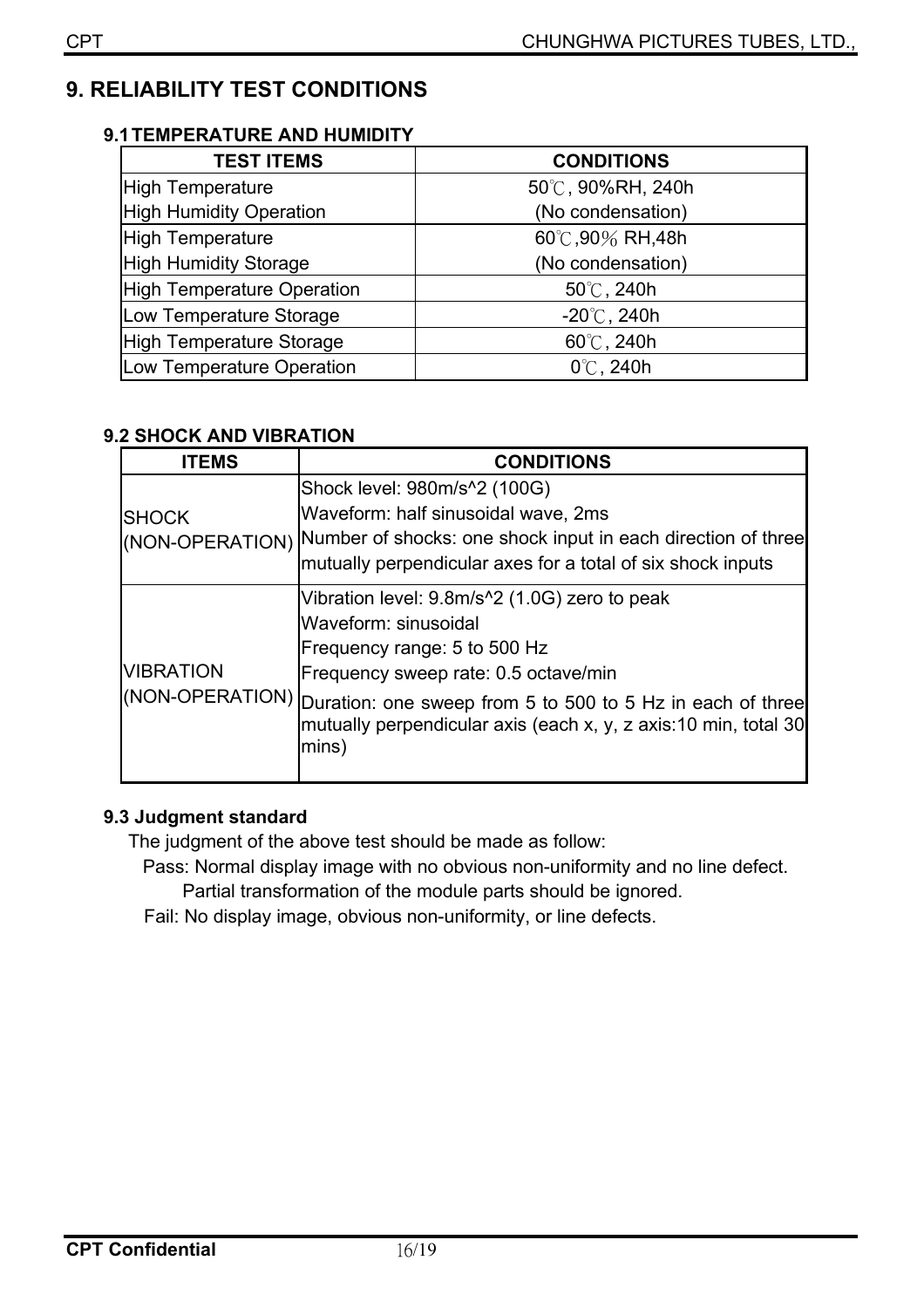## **10. HANDLING PRECAUTIONS FOR TFT-LCD MODULE**

Please pay attention to the followings in handling TFT-LCD products.

## **10.1 ASSEMBLY PRECAUTION**

- (1) Please use the mounting hole on the module side in installing and do not beading or wrenching LCD in assembling. And please do not drop, bend or twist LCD module in handling.
- (2) Please design display housing in accordance with the following guidelines.
	- x Housing case must be destined carefully and do not to put stresses on LCD all sides or wrench module. The stresses may cause non-uniformity even if there is no non-uniformity statically.
	- Keep sufficient clearance between LCD module back surface and housing when the LCD module is mounted. Approximately 1.0 mm of the clearance in the design is recommended taking into account the tolerance of LCD module thickness and mounting structure height on the housing.
	- When some parts, such as, FPC cable and ferrite plate, are installed underneath the LCD module, still sufficient clearance is required, such as 0.5mm. This clearance is, especially, to be reconsidered when the additional parts are implemented for EMI countermeasure.
	- Design the inverter location and connector position carefully so as not to put stress on lamp cable.
	- Keep sufficient clearance between LCD module and the other parts, such as inverter and speaker so as not to interface the LCD module. Approximately 1.0mm of the clearance in the design is recommended.
- (3) Please do not push or scratch LCD panel surface with any-thing hard. And do not soil LCD panel surface by touching with bare hands. ( Polarizer film and surface of LCD panel are easy to be flawed.)
- (4) Please do not press any parts on the rear side such as source TCP, gate TCP, control circuit board and FPC during handling the LCD module. If pressing rear part could not be avoided, handle the LCD module with care not to damage them.
- (5) Please wipe out LCD panel surface with absorbent cotton or soft clothe in case of it being soiled.
- (6) Please wipe out drops of adhesives like saliva and water on LCD panel surface immediately. They might damage to cause panel surface variation and color change.
- (7) Please do not take a LCD module to pieces and reconstruct it. Resolving and reconstructing modules may cause them not to work well.
- (8) Please do not touch metal frames with bare hands and soiled gloves. A color change of the metal frames can happen during a long preservation of soiled LCD modules.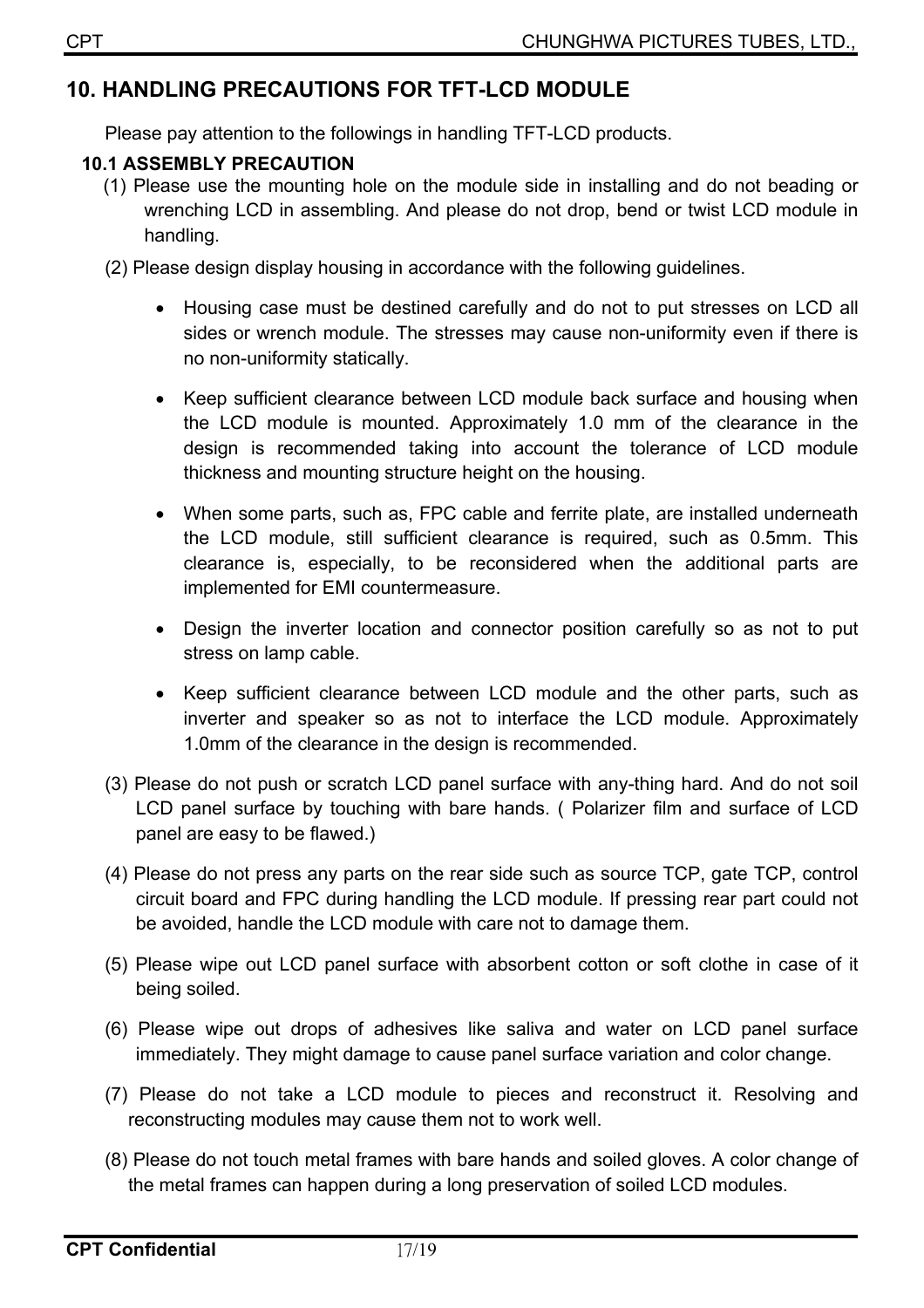(9) Please pay attention to handling lead wire of backlight so that it is not tugged in connecting with inverter.

#### **10.2 OPERATING PRECAUTIONS**

- (1) Please be sure to turn off the power supply before connecting and disconnecting signal input cable.
- (2) Please do not change variable resistance settings in LCD module. They are adjusted to the most suitable value. If they are changed, it might happen LCD does not satisfy the characteristics specification.
- (3) Please consider that LCD backlight takes longer time to become stable of radiation characteristics in low temperature than in room temperature.
- (4) A condensation might happen on the surface and inside of LCD module in case of sudden change of ambient temperature.
- (5) Please pay attention to displaying the same pattern for a very long time. Image might stick on LCD. If then, time going on can make LCD work well.
- (6) Please obey the same caution descriptions as ones that need to pay attention to ordinary electronic parts.

#### **10.3 PRECAUTIONS WITH ELECTROSTATICS**

- (1) This LCD module use CMOS-IC on circuit board and TFT-LCD panel, and so it is easy to be affected by electrostatics. Please be careful with electrostatics by the way of your body connecting to the ground and so on.
- (2) Please remove protection film very slowly on the surface of LCD module to prevent from electrostatics occurrence.

## **10.4 STORAGE PRECAUTIONS**

- (1) When you store LCD for a long time, it is recommended to keep the temperature between  $0^\circ$  ~40°C without the exposure of sunlight and keep the humidity less than 90%RH.
- (2) Please do not leave the LCD in the environment of high humidity and high temperature such as  $60^{\circ}$ C 90%RH.
- (3) Please do not leave the LCD in the environment of low temperature(can not lower than  $20^{\circ}$ C).

## **10.5 SAFETY PRECAUTIONS**

- (1) When you waste LCD, it is recommended to crush damaged or unnecessary LCD into pieces and wash them off with solvents such as acetone and ethanol, which should later be burned.
- (2) If any liquid leaks out of a damaged-glass cell and comes in contact with the hands, wash off thoroughly with soap and water.